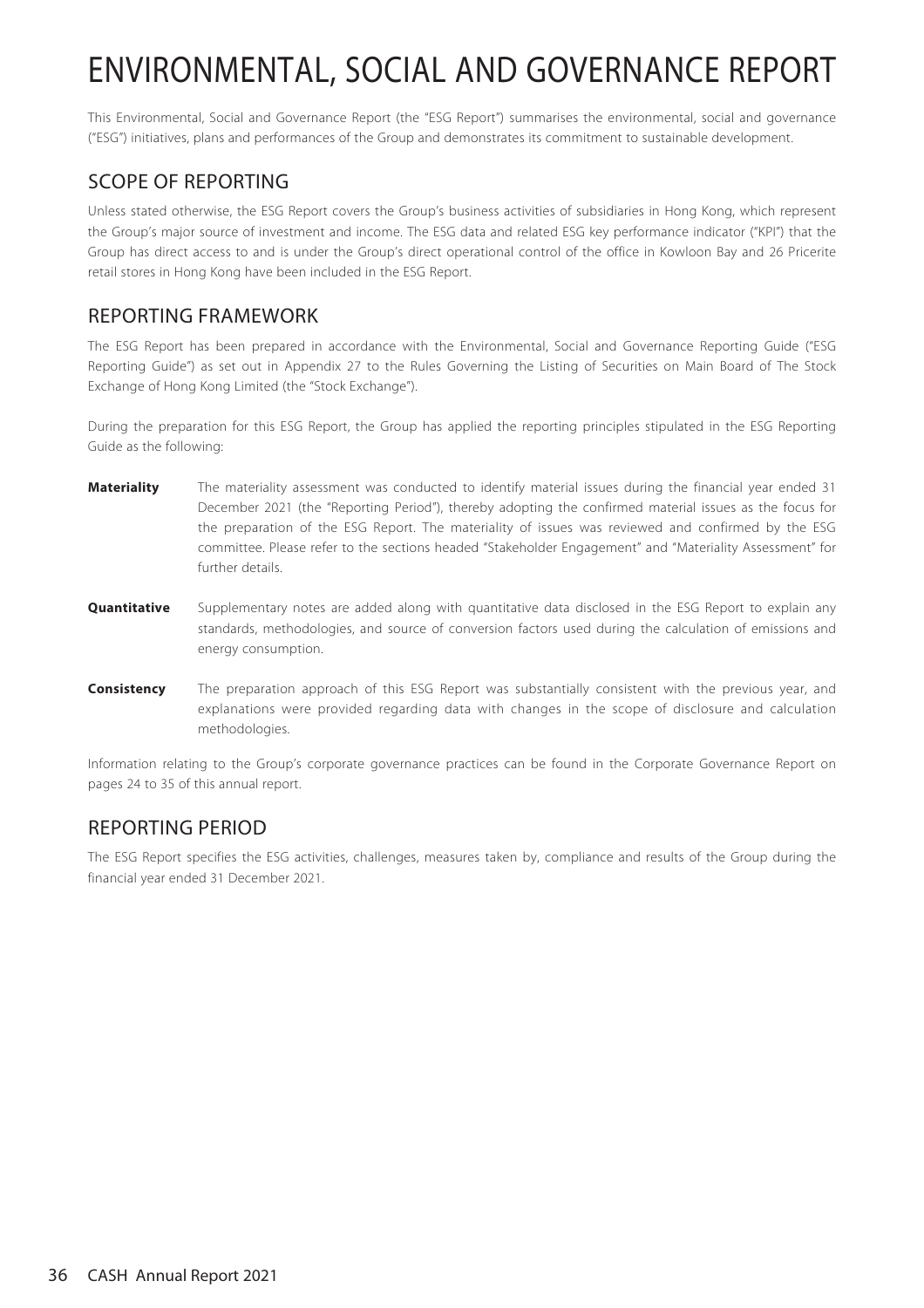### BOARD STATEMENT

### **Oversight of ESG Issues**

The board of directors (the "Board") holds the ultimate responsibility on monitoring the Group's ESG issues, including ESG management approach, strategy, and policies. In order to better manage the Group's ESG performance and identify potential risks, the Board conducts materiality assessment where necessary with the assistance of the ESG committee to evaluate and prioritise material ESG-related issues with reference to the opinions of our stakeholders.

### **The ESG Committee**

The ESG committee, composing of core members from different departments, is established to facilitates the Board's oversight of ESG matters. The ESG committee is responsible for collecting and analysing ESG data, monitoring and evaluating the Group's ESG performance, ensuring compliance with ESG-related laws and regulations, and preparing ESG reports. The ESG committee arranges meetings when required to evaluate the effectiveness of current policies and procedures and formulate appropriate solutions to improve the overall performance of ESG policies. At meetings, the ESG committee discussed the existing and upcoming plans to monitor and manage the Group's strategic goals in terms of sustainable development, mitigate potential risks, and minimise their negative impacts on our business operations. By setting ESG-related goals and targets to minimise the environmental impacts from the Group's operation, the Group affirmed its commitment in embedding sustainability into the business operation and fulfil its corporate responsibility. The ESG committee would report to the Board, assist in assessing and identifying the Group ESG risks and opportunities, evaluate the implementation and effectiveness of internal control mechanism, and review the progress of the set goals and targets.

## TOTAL CARING ORGANISATION

To become a Total Caring Organisation, the Group is dedicated to:

- Meeting the needs of our customers with quality products and innovative services;
- Creating an enjoyable work environment to highly engage our employees so as to maximise their potential;
- Minimising our operational impact on the natural environment; and
- Contributing to the betterment of the community, especially that of the next generation.

## STAKEHOLDER ENGAGEMENT

The Group values its stakeholders and their feedback regarding its businesses and ESG performance. To understand and address their key concerns, the Group has maintained close communication with its key stakeholders, including but not limited to employees, shareholders and investors, customers, suppliers and business partners, government and regulatory authorities, and the community.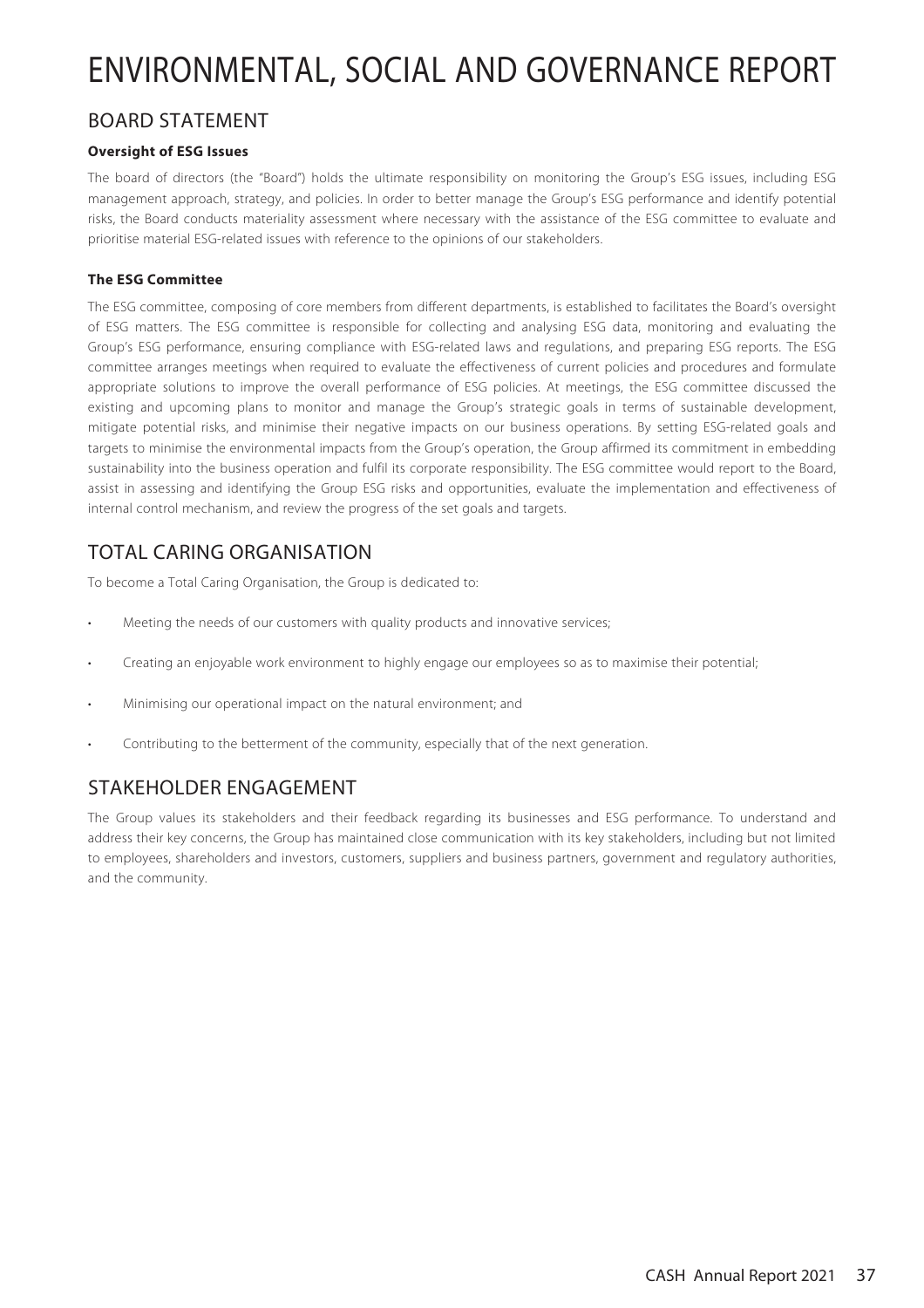In formulating operational and ESG strategies, the Group considers stakeholders' expectations through a diverse range of engagement methods and communication channels, as shown below:

| <b>Stakeholders</b>                      | <b>Communication Channels</b>                                                                                                        | <b>Expectations</b>                                                                                                                                                       |
|------------------------------------------|--------------------------------------------------------------------------------------------------------------------------------------|---------------------------------------------------------------------------------------------------------------------------------------------------------------------------|
| Employees                                | Regular performance appraisal<br>$\bullet$<br>Training and workshops<br>$\bullet$<br>Internal announcement<br>٠                      | Remuneration and benefits<br>Equal opportunities<br>$\bullet$<br>Career development<br>$\bullet$<br>Occupational health and safety<br>$\bullet$                           |
| Shareholders and investors               | Annual general meeting<br>$\bullet$<br>Financial reports<br>$\bullet$<br>Announcements and circulars                                 | Financial performance<br>$\bullet$<br>Information transparency<br>$\bullet$<br>Shareholder rights protection<br>$\bullet$<br>Complaint operation<br>$\bullet$             |
| Customers                                | Customer service hotline and email<br>Company website<br>٠                                                                           | Customer privacy protection<br>$\bullet$<br>High quality customer services<br>$\bullet$<br>Business ethic and integrity<br>$\bullet$                                      |
| Suppliers and business<br>partners       | Supplier conferences and meetings<br>$\bullet$                                                                                       | Supply chain management<br>$\bullet$<br>Fair and open procurement<br>$\bullet$<br>Mutual benefit<br>$\bullet$                                                             |
| Government and regulatory<br>authorities | Regular performance supervision and<br>evaluation<br>Written or electronic correspondences<br>$\bullet$<br>Publications<br>$\bullet$ | Compliance with laws and regulations<br>$\bullet$<br>Corporate governance<br>$\bullet$                                                                                    |
| Community                                | Community events<br>$\bullet$<br>ESG reports<br>$\bullet$                                                                            | Community participation<br>$\bullet$<br>Corporate social responsibility<br>$\bullet$<br>Providing job opportunities<br>$\bullet$<br>Environmental protection<br>$\bullet$ |

## MATERIALITY ASSESSMENT

A materiality assessment in the form of surveys was conducted during the Reporting Period, where the Group identified sustainability factors that were material to our business operations. The management and employees who are responsible for the key functions of the Group have participated in preparing the ESG Report, assisted the Group in reviewing its operations, identifying key ESG issues and assessing the importance of these issues to our businesses and stakeholders. The Group has compiled a questionnaire in reference to the identified material ESG aspects to collect the information from relevant departments and business units of the Group. The Group's material sustainability aspects will be covered in the ESG Report and the materiality matrix is as follow:



High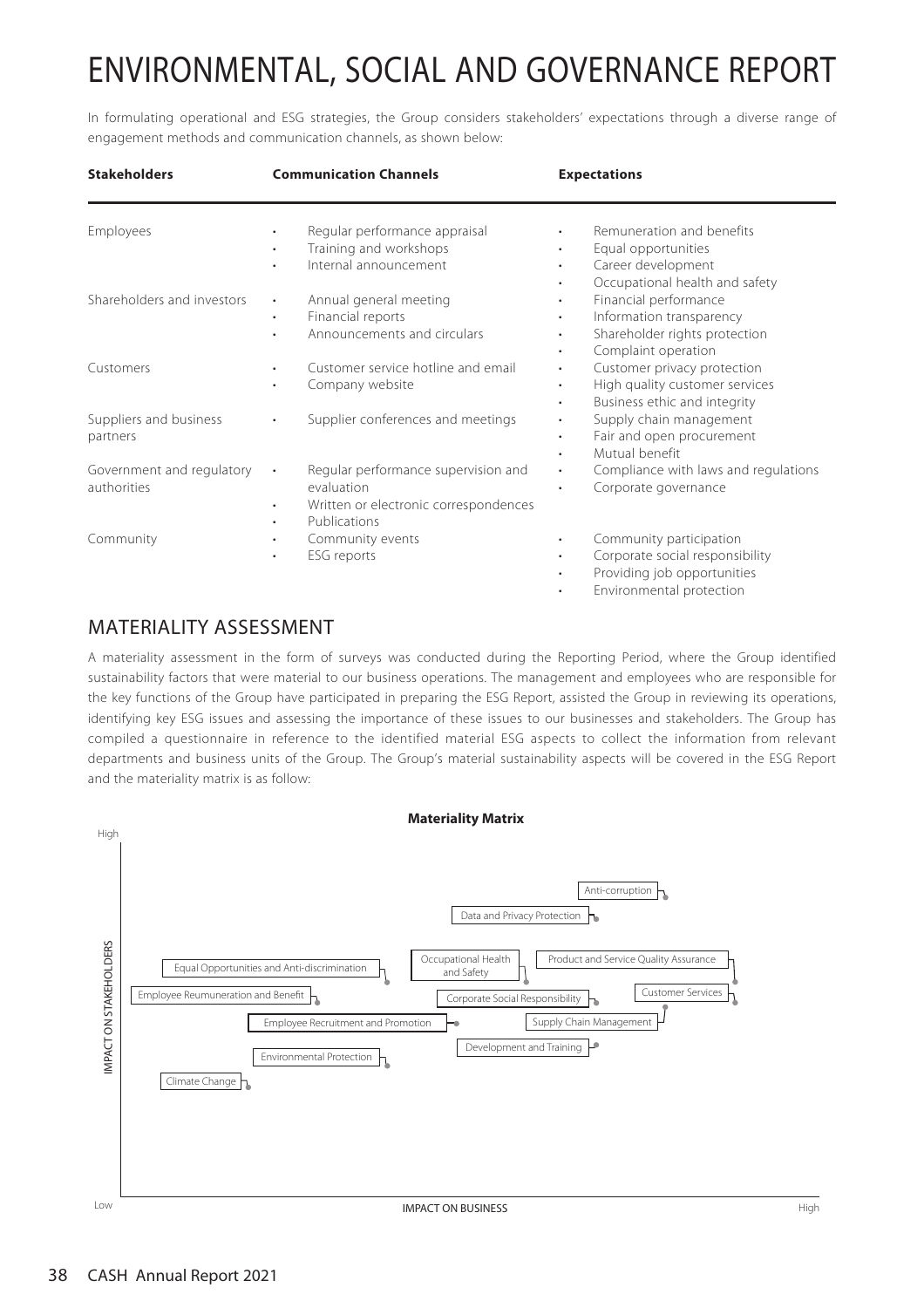### CONTACT US

The Group welcomes stakeholders to provide their opinions and suggestions. You can provide your valuable advice with regard to the ESG Report or the Group's performances in sustainable development by visiting our website at www.cash.com.hk.

### **A. ENVIRONMENTAL**

### **A1. Emissions**

Environmental protection and sustainable development rely on concerted and continuous efforts from all industries and society. We strive to promote the vision of "Green CASH", by being an environmentally responsible company. The Group proactively seeks opportunities to conserve energy, utilise resources more efficiently and reduce waste. Besides establishing environmental policies and communicating measurable environmental objectives to our employees, we also keep ourselves up-to-date with local environmental standards.

During the Reporting Period, the Group and its subsidiaries had received several awards which recognised our effort in promoting environmental protection. The Group and its subsidiaries, CFSG and Pricerite, received the "Excellence Level" Wastewi\$e Certificate in the 2020 Hong Kong Awards for Environment Excellence (HKAEE) from the Environmental Campaign Committee. CFSG and Pricerite also received the Certificate of Merit in "Servicing and Trading" sector and "Shops and Retailers" sector respectively, as well as the Hong Kong Green Organisation Certificate from the Committee. Pricerite gained Outstanding CSR in Environmental Conservation Award from Greater-China Association of Branding Industry at 100% HK Branding Award 2021. The Group strives to continuously improve our performance on environmental management.

During the Reporting Period, the Group was not aware of any material non- compliance with laws and regulations relating to air and greenhouse gas ("GHG") emissions, discharges into water and land, and the generation of hazardous and non-hazardous waste that would have a significant impact on the Group. The said laws and regulations include but are not limited to the Air Pollution Control Ordinance and the Waste Disposal Ordinance.

### Air Emissions

Due to the Group's business nature, only an immaterial amount of air emissions was generated from the use of company vehicle. Description of mitigation measures of emissions are described in the following section headed "GHG Emissions".

| <b>Types of air emissions</b> | Unit | 2021  | 2020 |
|-------------------------------|------|-------|------|
|                               |      |       |      |
| Nitrogen Oxides (NOx)         | kg   | 11.73 |      |
| Sulphur Oxides (SOx)          | kg   | 0.04  |      |
| Particulate Matter (PM)       | ka   | 0.86  |      |

Summary of air emissions performances: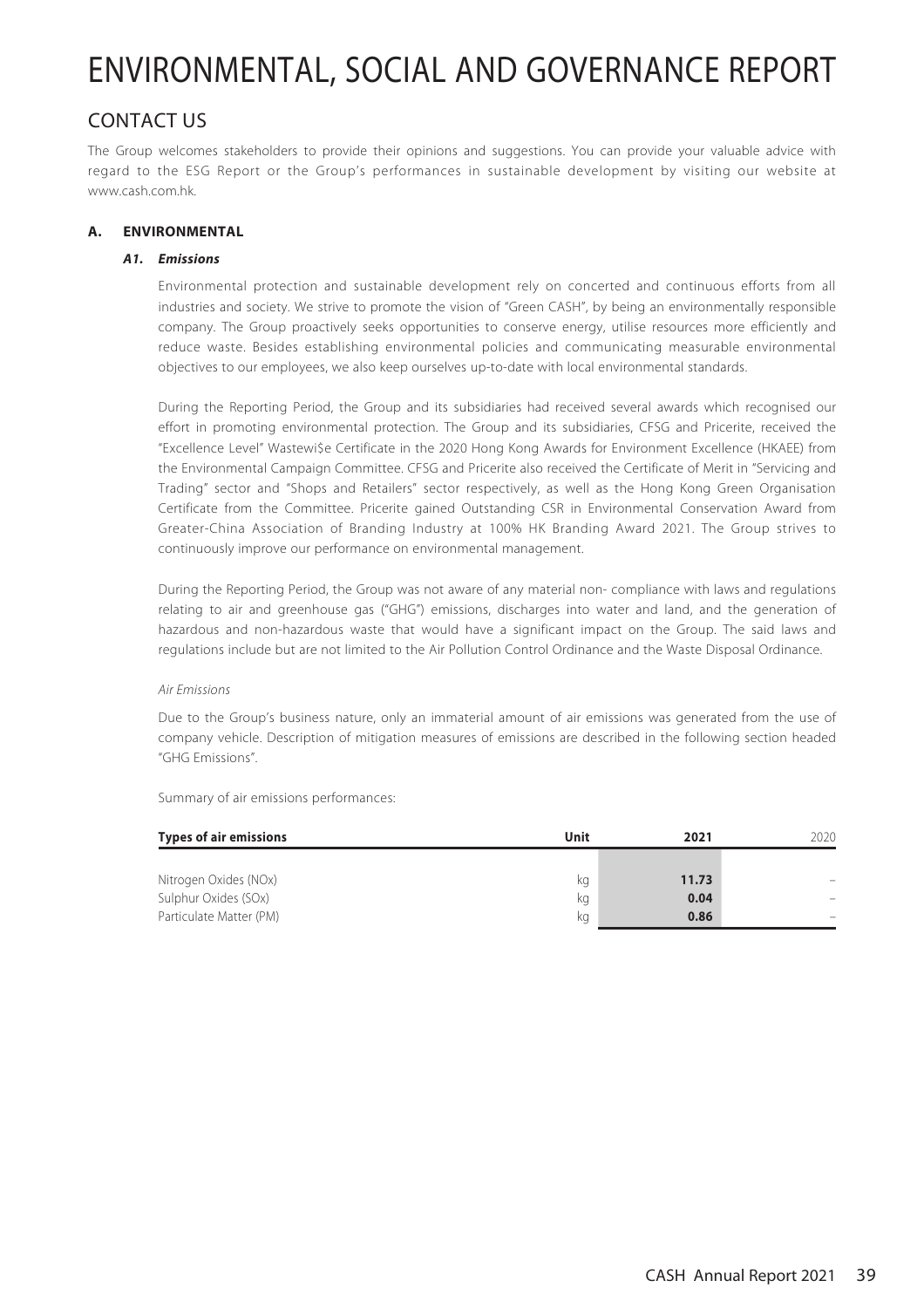### GHG Emissions

The principal GHG emissions of the Group were generated from purchased electricity consumed in offices (Scope 2). To mitigate the biggest attributor of the GHG emissions, the Group has active adopted energy conservation measures to achieve green office which are described in the section headed "Energy Management" under aspect  $A2$ 

In the retail management business, transportation and deliveries of products are provided by external transportation service providers. To reduce the carbon emissions from the mobile transportation activities of our business partners, we aim to optimise the number of deliveries, which includes:

- Working closely with logistic partners in developing a better fuel-efficient transportation practice;
- Packing and loading products more efficiently to reduce the number of delivery journeys; and
- Continuously improving our transportation management system to achieve more efficient journey planning.

On the other hand, video-conferencing systems have been installed in offices to reduce travel and as a result reduce other indirect GHG emissions.

The Group's total GHG emissions intensity during the Reporting Period decreased by approximately 21.43%. To ensuring the effectiveness of the measures, the Group decided to set a target of reducing the total GHG emissions intensity (tCO<sub>2</sub>e / million revenue) by 2025 compared to the Reporting Period.

Summary of GHG emissions performances:

| Scope of GHG emissions <sup>1</sup>        | Unit <sup>2</sup>                   | 2021     | 2020     |
|--------------------------------------------|-------------------------------------|----------|----------|
|                                            |                                     |          |          |
| Direct GHG emissions (Scope 1)             | tCO.e                               | 6.63     |          |
| Energy indirect GHG emissions (Scope 2)    | tCO.e                               | 1,955.18 | 2,515.05 |
| Total GHG emissions                        | tCO.e                               | 1,961.81 | 2,515.05 |
| Total GHG emissions intensity <sup>3</sup> | tCO <sub>se</sub> / million revenue | 1.43     | 1.82     |

Notes:

- 1. GHG emissions data is presented in terms of carbon dioxide equivalent and is based on, but not limited to, "The Greenhouse Gas Protocol: A Corporate Accounting and Reporting Standards" issued by the World Resources Institute and the World Business Council for Sustainable Development, "How to prepare an ESG report – Appendix 2: Reporting Guidance on Environmental KPIs" issued by the Stock Exchange, the Global Warming Potential Values from the IPCC Fifth Assessment Report, 2014 (AR5), the Sustainability Report 2020 issued by Hong Kong Electric, and the Sustainability Report 2020 issued by CLP Holdings Limited.
- 2.  $\text{tCO}_2$ e is defined as tonnes of carbon dioxide equivalent.
- 3. During the Reporting Period, the Group recorded a revenue of approximately HK\$1,368,066,000 (2020: HK\$1,379,513,000). The data is also used for calculating other intensity data.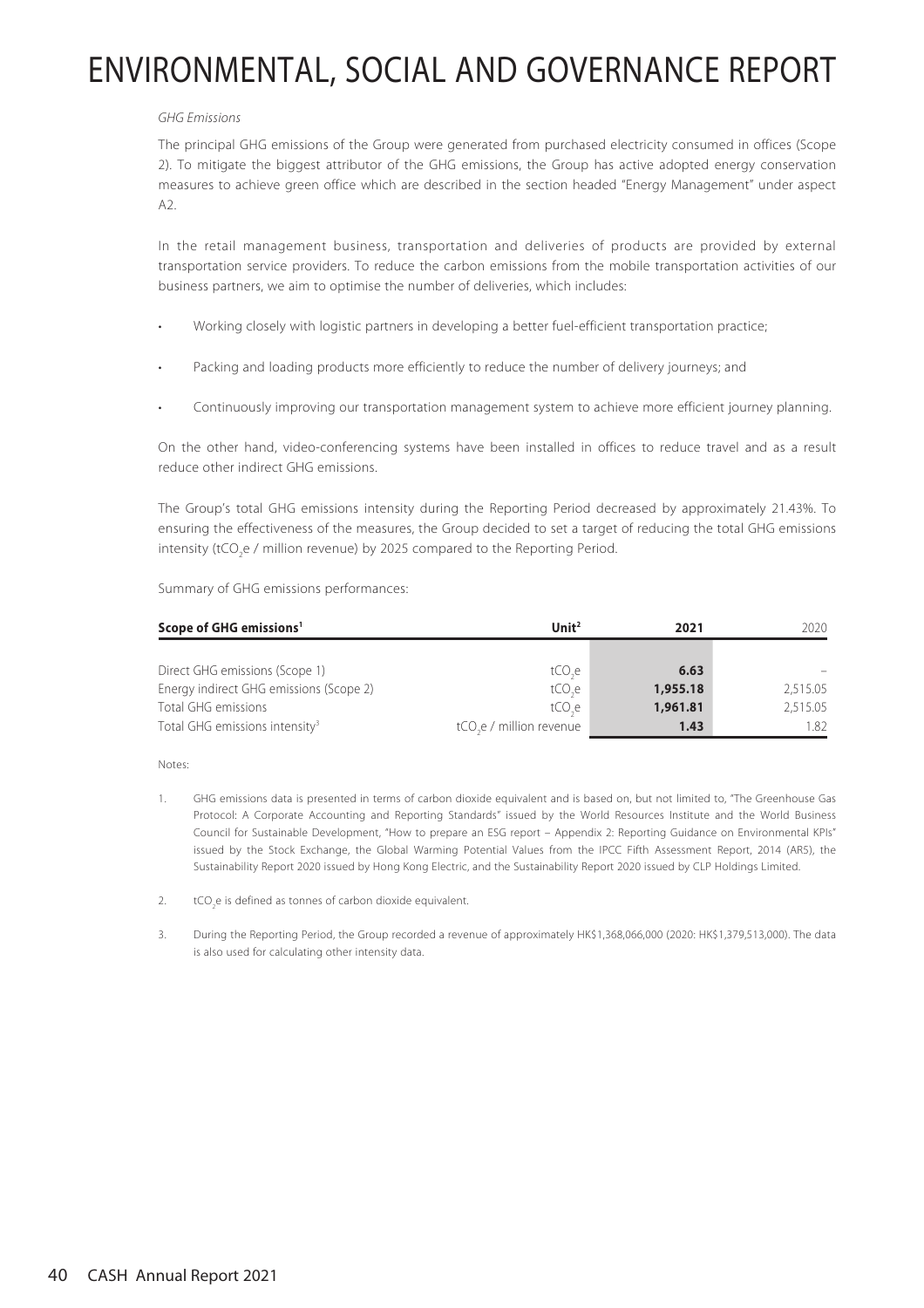#### Sewage Discharge

Due to the Group's business nature, the sewage discharge into land is insignificant. Similarly, there was no significant and unreasonable amount of sewage water discharged; used water was discharged to the municipal sewage network to the regional water treatment plant.

#### Waste Management

Due to the Group's business nature, no significant hazardous waste is generated during operation. The waste generated from the business activities in offices and retail stores of the Group is mostly paper. The Group pursues high standard in waste reduction and educates all staff on the importance of sustainability while providing them with the skills and support to implement it.

A series of programmes and activities have been launched in the office to encourage the participation of staff towards waste management, which include:

- Implementing a Green Information and Communication Technology (ICT) Platform, including systems such as E-workflow and CASHARE (intranet) to build a highly efficient "paperless, IT-driven and systematic" working environment;
- Setting pull printing features on copy machines which is an efficient way to reduce paper waste in the office by preventing uncollected printouts from piling up in the printer tray;
- Achieving waste reduction goals set under the Wastewi\$e Certificate recognition scheme;
- Purchasing paper made from the Programme for the Endorsement of Forest Certification (PEFC) and Forest Stewardship Council (FSC) certified plantations to minimise logging in natural forest;
- Posting a "Green message" reminder at all office equipment;
- Applying used envelopes for internal document circulation; and
- Recommending duplex or 2-on-1 page copying on recycled paper.

The Group hopes that our stakeholders will join us and pursue a sustainable operation. We encourage reduced paper consumption by offering shareholders choices to consent to receiving corporate communications materials by electronic means. We also encourage customers to use e-statements on our online portal in order to save paper.

The Group's paper disposal intensity during the Reporting Period increased by approximately 29.94%. To ensuring the effectiveness of the measures, the Group decided to set a target of reducing the total non-hazardous wastes intensity (kg / million revenue) by 2025 compared to the Reporting Period.

Summary of major non-hazardous waste discharge performance:

| <b>Types of waste</b>                | Unit                 | 2021      | 2020.     |
|--------------------------------------|----------------------|-----------|-----------|
|                                      |                      |           |           |
| Office paper                         | ka                   | 16,571.07 | 12,863.27 |
| Total non-hazardous wastes           | ka                   | 16,571.07 | 12,863.27 |
| Total non-hazardous wastes intensity | kg / million revenue | 12.11     | 9.32      |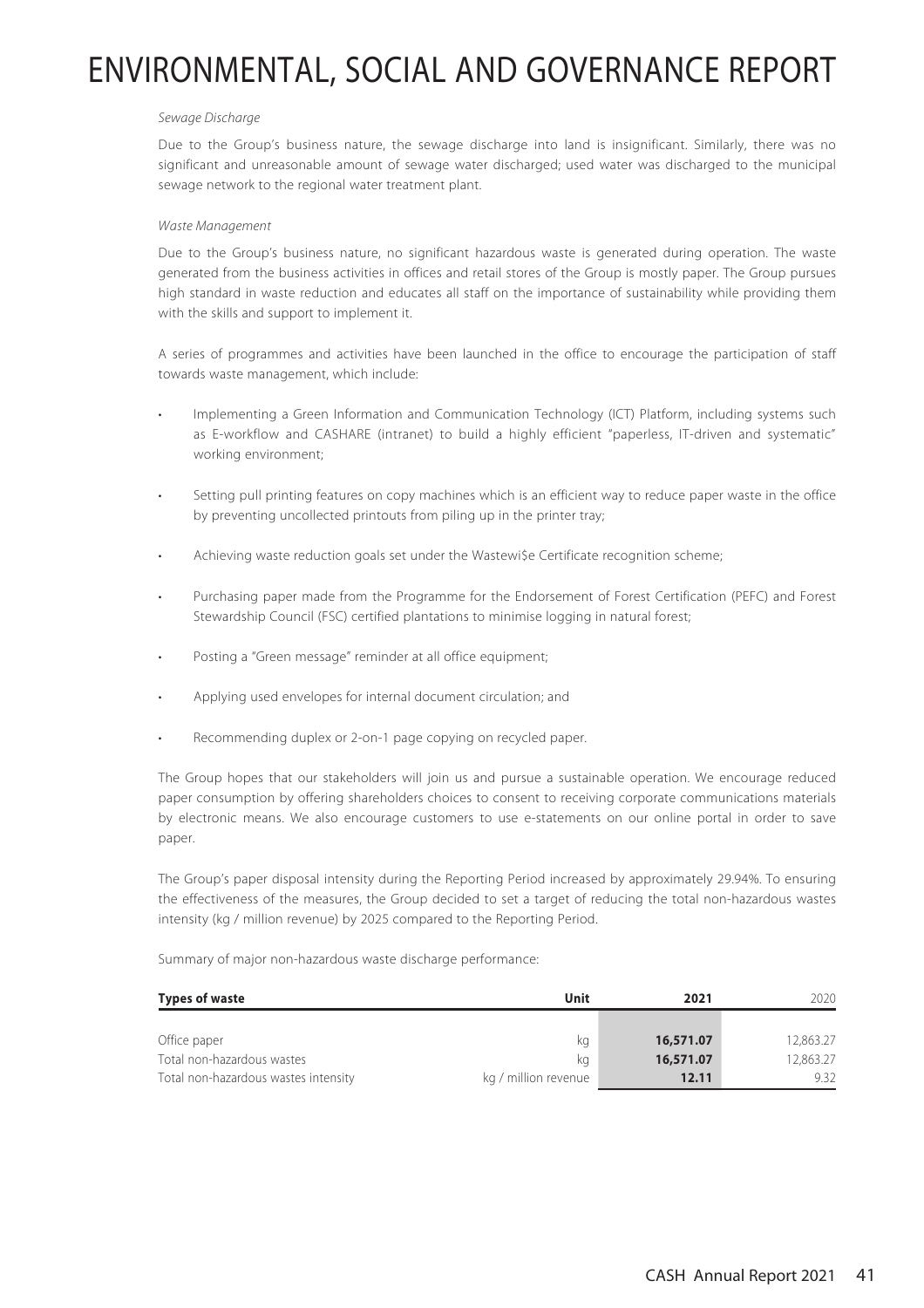In our offices, waste separation facilities have been implemented. We provide recycle bins for collecting scrap paper, plastic bottles, aluminum cans, and recyclable toner cartridges, which are then delivered to the recycling agents for further processing. In Pricerite retail stores, recycling bins are implemented to facilitate recycling for customers, and we have engaged qualified service providers for the collection and recycling on a regular basis.

The amount of recycling at our collection points in the Reporting Period is summarised as follows:

| <b>Types of waste</b> | Unit   | 2021  | 2020  |
|-----------------------|--------|-------|-------|
|                       |        |       |       |
| Paper                 | kg     | 3,608 | 4,683 |
| Aluminium cans        | Pieces | 815   | 654   |
| Plastic bottles       | Pieces | 742   | 722   |
| Toner cartridges      | Pieces | 78    | 17    |
| Battery               | kg     | 273   | 330   |
| Lighting tube         | Pieces | 303   | 498   |
| Light bulb            | Pieces | 1,693 | 999   |

### **A2. Use of Resources**

The Group recognises its responsibility to take the initiative in efficiently utilising finite resources and carries out its corporate social responsibility to introduce additional eco-friendly approaches to enhance the Group's sustainability performance. Therefore, the Group has established the Green Office Policy to achieve energy conservation.

#### Energy Management

In daily operation, the Group's major energy consumption are electricity consumed in office. In order to reduce our energy consumption, the Group has launched a wide variety of green measures for awareness building towards energy conservation:

- 1) Lighting
	- T5 energy-efficient lighting tubes have been installed at offices;
	- Staff is encouraged to switch off lighting while they are duty-off;
	- Partial lighting should be switched off provided that sufficient sunlight is available indoors; and
	- "Light-off" during lunch hour is highly recommended.
- 2) Office equipment
	- Computers and other electronic equipment should be powered off while they are not in use for energy conservation; and
	- Security guards patrol the offices at night to ensure all non-use equipment is switched off.

Apart from the measures adopted at office, the Group participated in the "Earth Hour" campaign by turning off the offices' lighting for one hour with an aim to encourage the participation of staff and arise their concern.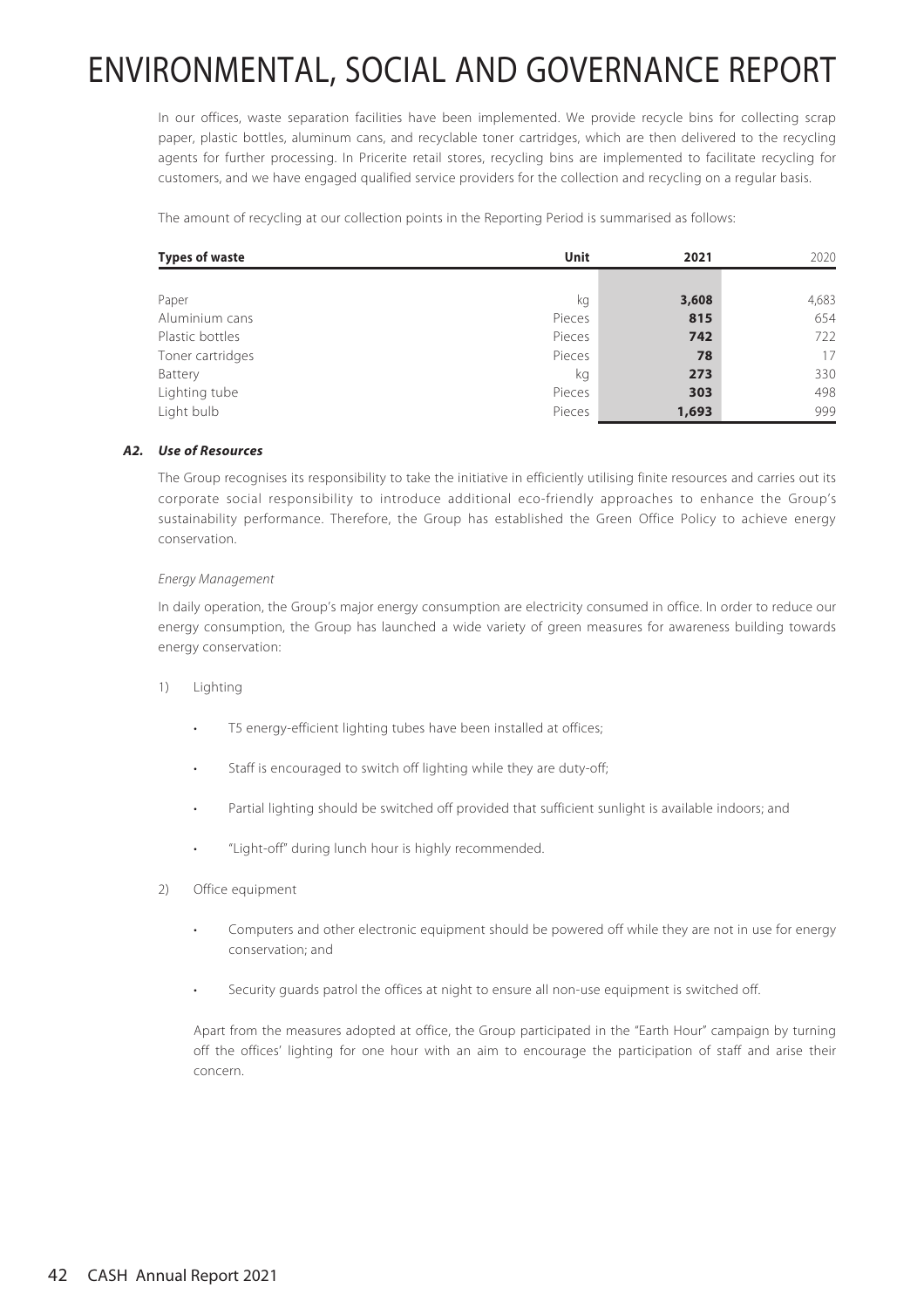The Group's energy consumption intensity during the Reporting Period slightly increased by approximately 2.15%. To ensuring the effectiveness of the measures, the Group decided to set a target of reducing the total energy consumption intensity (kWh / million revenue) by 2025 compared to the Reporting Period.

Summary of energy consumption performance:

| <b>Types of energy</b>                                         | Unit                         | 2021                     | 2020                     |
|----------------------------------------------------------------|------------------------------|--------------------------|--------------------------|
| Direct energy consumption<br>Petrol                            | <b>kWh</b>                   | 24,140.59                |                          |
| Indirect energy consumption<br>Electricity                     | kWh                          | 4,566,856.00             | 4,531,821.00             |
| Total energy consumption<br>Total energy consumption intensity | kWh<br>kWh / million revenue | 4,590,996.59<br>3,355.83 | 4,531,821.00<br>3.285.09 |

#### Water Management

The Group does not consume significant amounts of water through our business activities. Water usage in the office in Kowloon Bay and Pricerite retail stores is included in the management fee as water supply facilities are provided and managed by property managers on our rental premises, no meter reading is therefore available.

Although the water consumption is considered minimal, we also encourage saving by driving behavioural changes in the workplace. Green messages are posted in pantries and washrooms as reminders for using water efficiently. During the Reporting Period, the Group targets to promote water conservation in our offices and retail stores in the coming year.

#### Use of Packaging Material

In the retail management business, Pricerite, packaging material is used for delivery of goods. The major packaging material used in the business is plastic bag, which is offered to customers upon request.

We strictly implement the Plastic Shopping Bag Charging enforced by the Government. Customers are required to pay a levy in requesting a plastic bag, hence restricting the consumption of plastic bags. Furthermore, promotion material of BYOB – Bring Your Own Bag is displayed in our retail stores to raise customer awareness in order to reduce plastic bag usage.

Summary of packaging material consumption performance:

| Types of packaging material | Unit   | 2021    | 2020    |
|-----------------------------|--------|---------|---------|
|                             |        |         |         |
| Plastic bags                | pieces | 278,500 | 256,500 |

#### **A3. The Environment and Natural Resources**

The Group is committed to minimising negative environmental impacts occasioned by the Group's business operations. Despite that the business activities of the Group do not significantly impact the environment and natural resources, we continue to be vigilant to the potential environmental impacts arising from its business operations.

#### Working Environment

The Group is committed to providing employees with a comfortable and green working environment to increase work efficiency. We strive to maintain a hygienic and neat environment in the workplace. The Group signed the Hong Kong General Chamber of Commerce's Clean Air Charter to reduce emissions and create cleaner air. We acted on the Chamber's 7-7-7 Care-for-Air Guidelines for the public and called on our staff to take practical steps to contribute to improving air quality at home, at work, and while travelling. Besides, the Group engaged in many different governmental environmental protection campaigns, including Green Office Education, Green Day, Biz Green Dress Day, Reuse and Recycle Program and Action Blue Sky.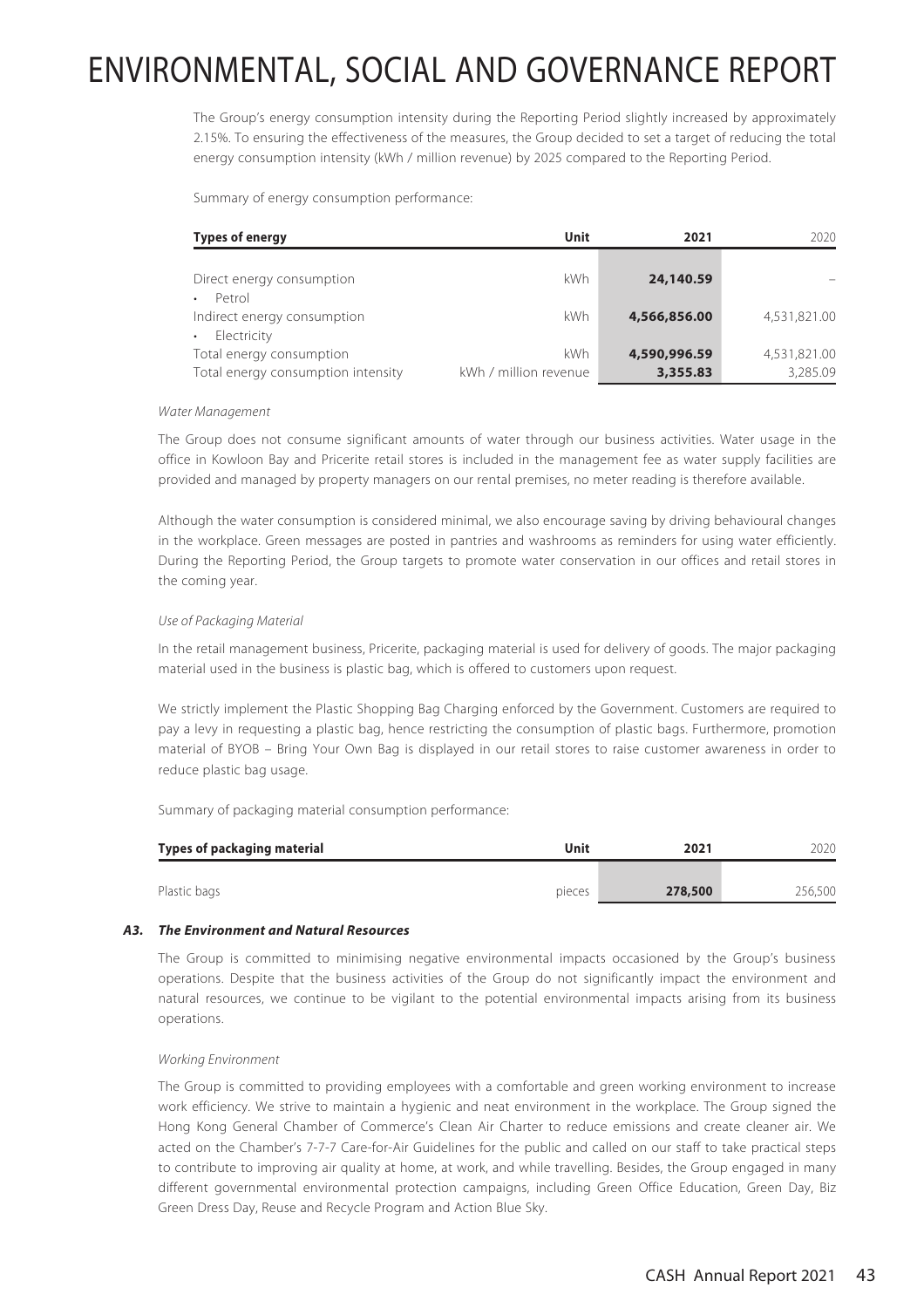#### Light Pollution

Due to the high building density in Hong Kong, external lighting at night may disturb nearby residents. To reduce the impact of light pollution, Pricerite strictly follows the "Charter on External Lighting" which has been in effect since April 2016. Certain Pricerite's stores are committed to switching off decorative, promotional or advertising lighting, which affects the outdoor environment during the preset time (i.e. midnight to 7 am). This measure also helps reduce energy wastage.

#### **A4. Climate Change**

The Group recognises the importance of the identification and mitigation of significant climate-related issues, therefore closely monitors the potential impact of climate change on our business and operations. In accordance with the reporting framework developed by the Task Force on Climate-related Financial Disclosures, there are two major categories of climate-related risks, physical and transition risks.

#### Physical Risks

The increased frequency and severity of extreme weather events such as typhoons, storms, heavy rains, and extreme cold or heat pose acute and chronic physical risks to the Group's business. The Group's assets may be damaged and store operations disrupted, resulting in reduced revenue from lower sales and higher maintenance costs. Climate change may also adversely impact our employees in terms of health and commuting and cause displacements in communities where we operate.

To minimise the potential risks and hazards of extreme weather events, such as typhoon and black rainstorm, which might cause interruptions on our business, the Group has established mitigation plans including flexible working arrangements, and precautionary measures such as regular inspection of office premises. Moreover, we maintain comprehensive insurance coverage for assets that are prone to damage by extreme weather conditions, minimising the potential maintenance and repair costs required.

#### Transition Risks

To achieve the global vision on carbon neutrality, the Group expects evolution of the regulatory, technological and market landscape due to climate change, including the tightening of national policies and listing rules and the emergence of environmentally related taxes. Stricter environmental laws and regulations may expose enterprises to higher risks of claims and lawsuits, which might incur additional compliance costs and affect the reputation of the Group.

In response to the policy and legal risks as well as the reputation risks, the Group constantly monitors any changes in laws or regulations and global trends on climate change to avoid cost increments, non-compliance fines or reputational risks due to delayed response. In addition, the Group has been taking comprehensive environmental protection measures, including GHG reduction measures, has set targets to gradually reduce the Group's energy consumption and GHG emissions in the future.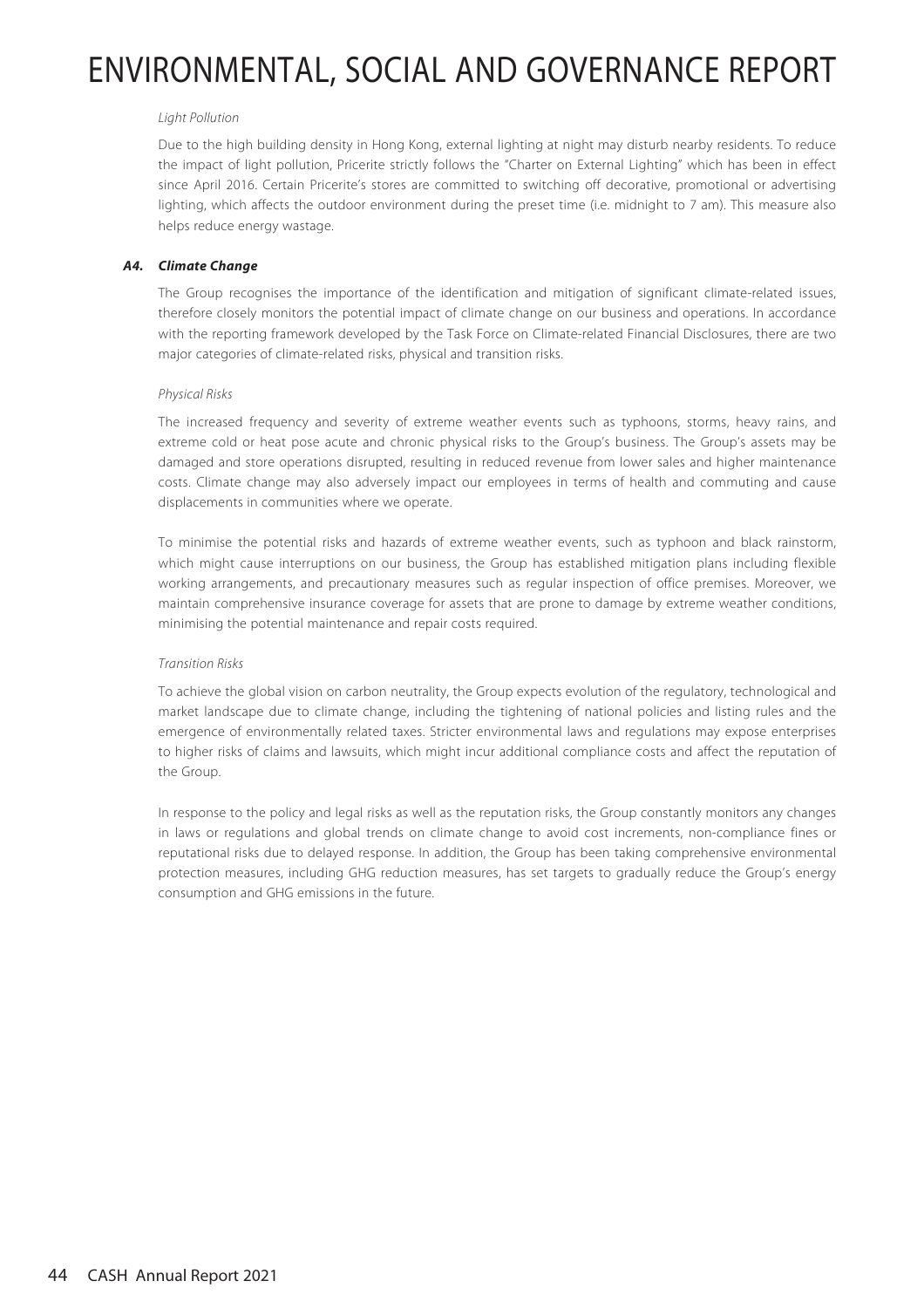### **B. SOCIAL**

### **B1. Employment**

Respect for the rights of everyone who works for us is fundamental to the sustainability of the Group and the communities in which we operate. Our commitment to operate with respect for individuals is reflected in all aspects of the Group's business operations and is integrated in our policies and relevant procedures. We are committed to providing a happy and family-friendly workplace.

During the Reporting Period, the Group was not aware of any material non-compliance with employment-related laws and regulations that would have a significant impact on the Group, including but not limited to the Employment Ordinance, the Minimum Wage Ordinance, the Employees' Compensation Ordinance, the Sex Discrimination Ordinance, and the Disability Discrimination Ordinance of Hong Kong.

As at 31 December 2021, the Group had a total of 752 employees (2020: total 777 employees). Total workforce by gender, age group, geographical region and employment type is as follows:

|                            | 2021 | 2020 |
|----------------------------|------|------|
|                            |      |      |
| Total number of employees  | 752  | 777  |
| Gender                     |      |      |
| Male                       | 321  | 340  |
| Female                     | 431  | 437  |
| <b>Age Group</b>           |      |      |
| Below 30 years old         | 138  | 183  |
| $30 - 50$ years old        | 449  | 453  |
| Over 50 years old          | 165  | 142  |
| <b>Geographical region</b> |      |      |
| Hong Kong                  | 752  | 777  |
| <b>Employment Type</b>     |      |      |
| Full-time                  | 614  | 620  |
| Part-time                  | 120  | 134  |
| Temporary contract         | 18   | 23   |

#### Recruitment, Promotion and Dismissal

The Group has set out the Staff Recruitment Policy for our Human Resources Department to ensure that appropriate and standardised recruitment process is maintained. The policy will be reviewed regularly, and modified as required, to reflect changes in the Group's development, best practice in recruitment process and compliance with the relevant legislation.

The Group devised an effective performance management system where regular performance appraisal is carried out to provide a two-way communication platform for improved employee relationships with the support of timely coaching and counseling and to give feedback on employees' performance and help identify individual training needs so as to enhance performance and to develop the potential of the employee for further advancement. Procedures are set out in the Employee Handbook. Through the performance appraisal, the Group review and adjusts salary based on our transparent incentive structure.

The termination of employment contract is set out in the Employee Handbook and governed by internal policies to ensure all dismissal comply with relevant laws and regulations in Hong Kong. The Group strictly prohibits any kinds of unfair or illegitimate dismissals.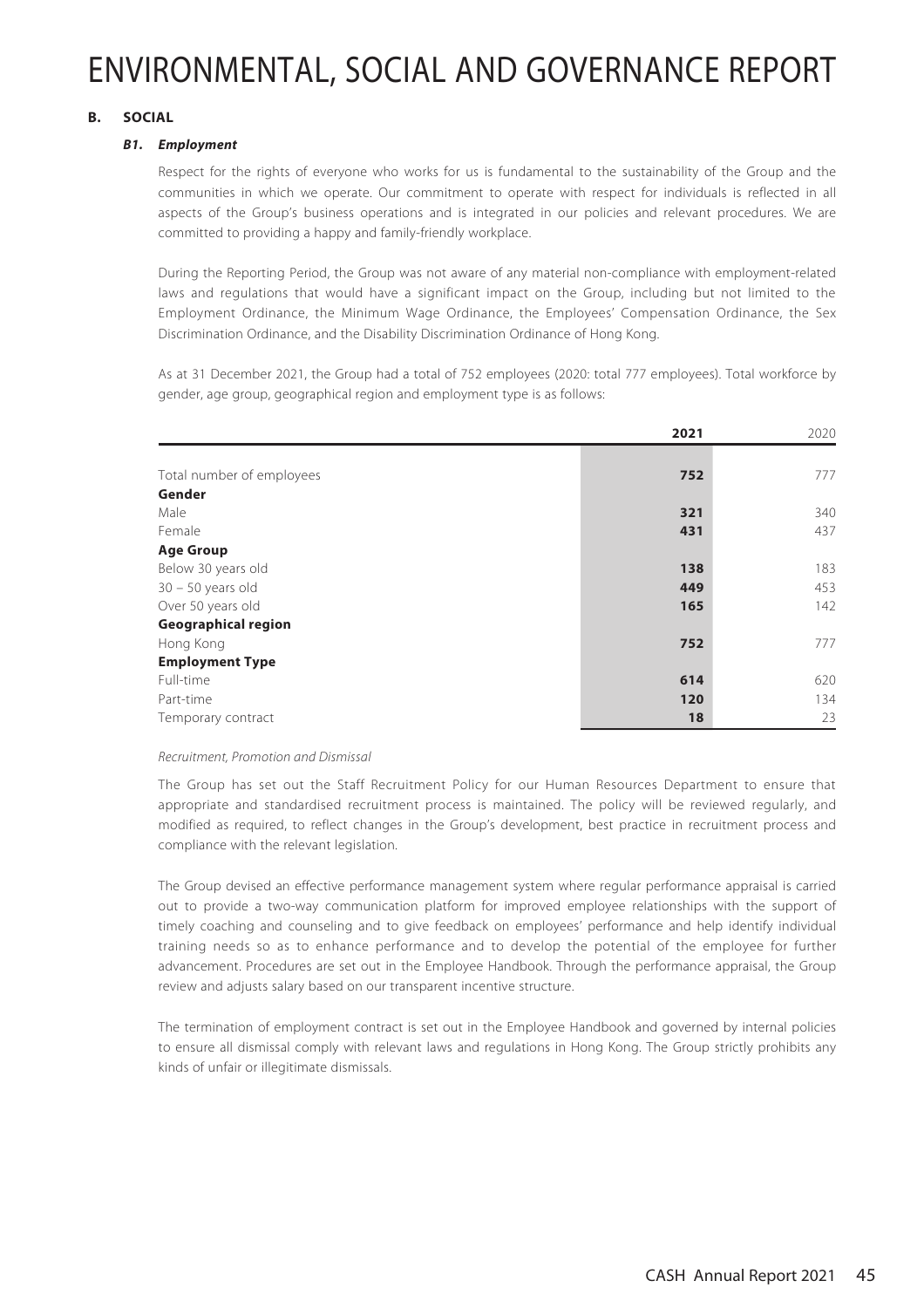During the Reporting Period, the Group recorded a turnover rate of approximately 30.87% (2020: 16.65%). The table below shows the employee turnover rate by gender, age group and geographical region:

|                            | 2021                       |
|----------------------------|----------------------------|
|                            | Turnover rate <sup>4</sup> |
|                            |                            |
| Gender                     |                            |
| Male                       | 15.04%                     |
| Female                     | 15.83%                     |
| <b>Age Group</b>           |                            |
| Below 30 years old         | 7.72%                      |
| $30 - 50$ years old        | 18.71%                     |
| Over 50 years old          | 4.45%                      |
| <b>Geographical region</b> |                            |
| Hong Kong                  | 30.87%                     |

Note:

4. Calculation methodology of turnover rate: employees in the specified category leaving employment divided by the average of total number of employees of the Group at the beginning and the end of the financial year.

#### Remuneration and Benefits

As a multi-faceted service conglomerate, the Group fully understands that our success lies in the quality of service we provide to our customers and therefore our ability to attract, retain and motivate quality employees. The Employee Handbook is formulated to stipulate general practices and policies related to employment, compensation and benefits. To stay competitive, our base salaries are within industry norms, contributing to our ability to attract and retain highly skilled and motivated staff.

To attract talented people, the Group provides fair and competitive remuneration and benefits to our employees. We benchmark our remuneration system with the market to ensure our ability to motivate our talent pool. The Group adopts a comprehensive and people-oriented leave system, where comprehensive benefits are provided to all staff, including annual leave, birthday leave, marriage leave, maternity leave, compassionate leave, and paternity leave. We have pioneered the introduction of the following benefits for employees, including marriage gift coupon, red packet for new-born babies, purchase discount and financial trade discount for our employees. In addition, to express our appreciation to staff who have contributed to the Group for many years, we regularly show our gratitude with long service awards.

Pricerite has set up the "Best Staff" and "Best Manager" award schemes, held quarterly, to recognise top-performing employees and teams and to raise morale. Competition is also held on a monthly basis to present awards to recognise outstanding frontline employees and boost their confidence from time to time. The Group believes that our employees' dedication deserves recognition.

#### Diversity and Equal Opportunities

The Group is committed to developing, maintaining and supporting a culture of equality and diversity in employment, on the basis of age, race, colour, nationality, religious belief, disability, sexual orientation, political opinion and any other status protected by applicable legislations and ordinances. We believe that the diversity can enrich all employees by providing a more rewarding and less stressful environment. No one shall be discriminated at recruitment, selection, employment, compensation, transfers, promotion, training or development. Qualified individuals are employed to carry out our fiduciary duties based on their education, experience, and ability without discrimination.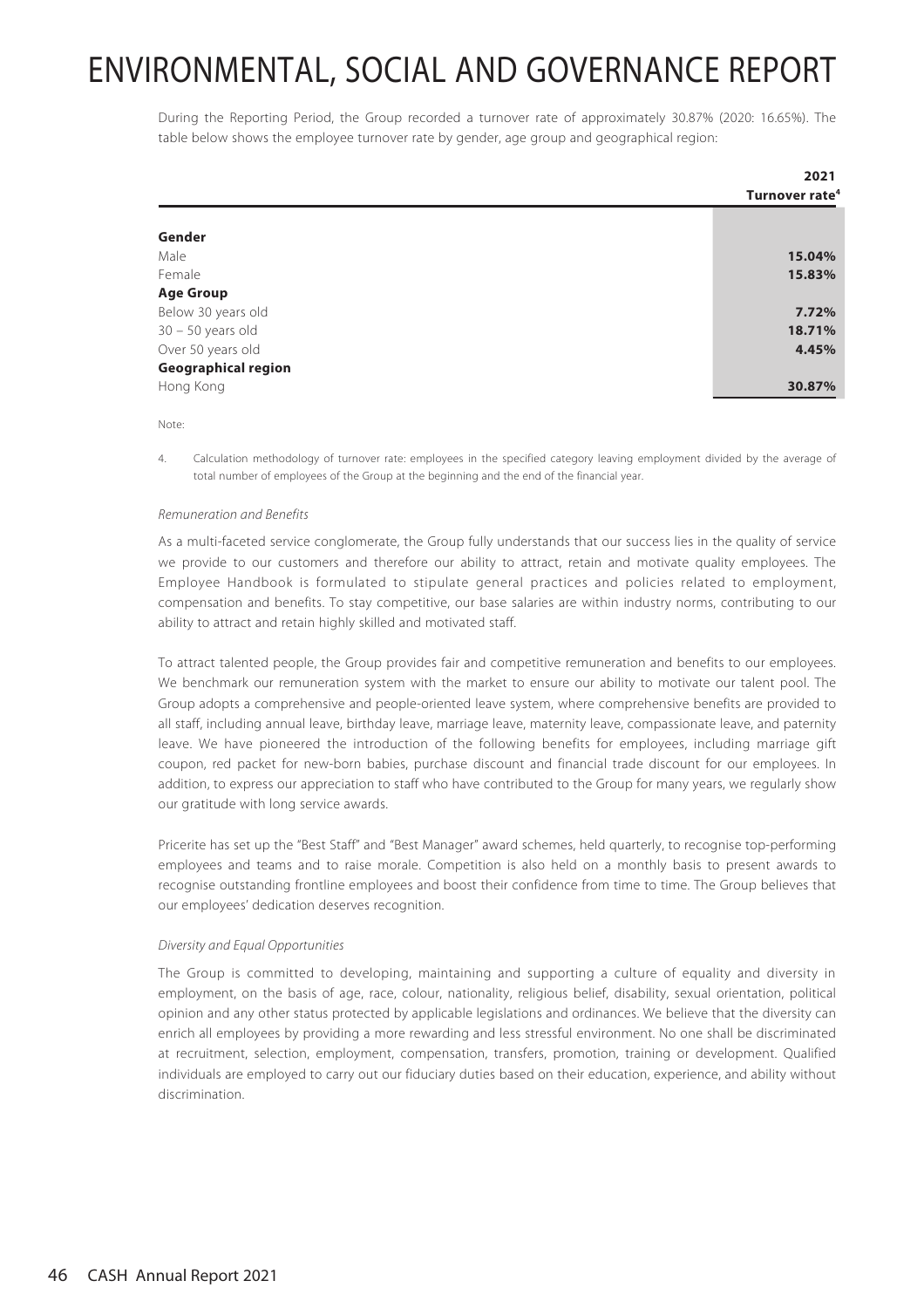#### Work-life Balance

The Group strives to help employees maintain a good work-life balance, which we believe helps them to sustain their performance at work and our business. To assist employees to balance their lives, we arrange activities under three different themes: wellness, happiness and vivacity. The Group introduces family-friendly employment practices, including offering family leave benefits and employee support schemes. To promote well-being and enhance their relationships, the Group also organised after-work activities for employees.

### **B2. Health and Safety**

Ensuring the health and safety of our employees is an integral part of our business activities. Therefore, we are dedicated to maintaining a safe, hygienic, and productive workplace by minimising the potential risk of accidents, injuries and exposure in relation to health risks. We ensure all employees are competent at work and are given adequate training to comply with all local legislations and ordinances with regard to health and safety.

The Group attaches prime importance to ensuring a safe working environment, with measures in place to deal with natural disasters, fire, disease and accidents. We encourage our employees to treat health and safety as parts of their individual responsibility. The Group's health and safety procedures are revised from time to time to ensure that they are risk-focused and that responsibilities are clearly defined.

During the Reporting Period, the Group was not aware of any material non-compliance with health and safety-related laws and regulations that would have a significant impact on the Group including but not limited to the Occupational Safety and Health Ordinance and the Employees' Compensation Ordinance of Hong Kong. The Group has achieved zero work-related fatalities in the past three years, including the Reporting Period. During the Reporting Period, there were 520 lost days due to 11 cases of work-related injuries, mainly occurred on our frontline staff during products and inventories transportation. Immediate investigation was carried out and the effectiveness of occupational health and safety measures was evaluated with the aim of improving the safety of workers. To avoid similar accidents in the future, the Group provided frontline staff with training regarding personal safety during operation, equipment handling, and report procedures for accidents.

#### Occupational Health and Safety

Occupational health and safety record is maintained to ensure that a healthy and safe workplace is provided for our employees at all times. Preventive measures were undertaken with the use of appropriate office equipment as well as performing periodic office risk assessment to enhance workplace safety. We also regularly arrange vaccination programme to protect our staff from various diseases, including influenza, eye care seminar to deliver eye care knowledge and protection measures against popular eye diseases, and dental packages to subsidise scaling and check-ups. In addition, we purchase comprehensive medical insurance plans for our employees and their families.

Under the COVID-19 pandemic, the Group places close attention to our employees health condition and strives to protect them from the diseases. Emergency Contingency Plan has been implemented and the Group has adopted various working arrangement as precautionary measures. The Human Resources and Administration Department has circulated internal memo to our employees regarding the flexible working arrangement, office hygiene measures, and personal health monitoring measures. We also provide COVID-19 antigen rapid test swab for our employees to self-test effectively.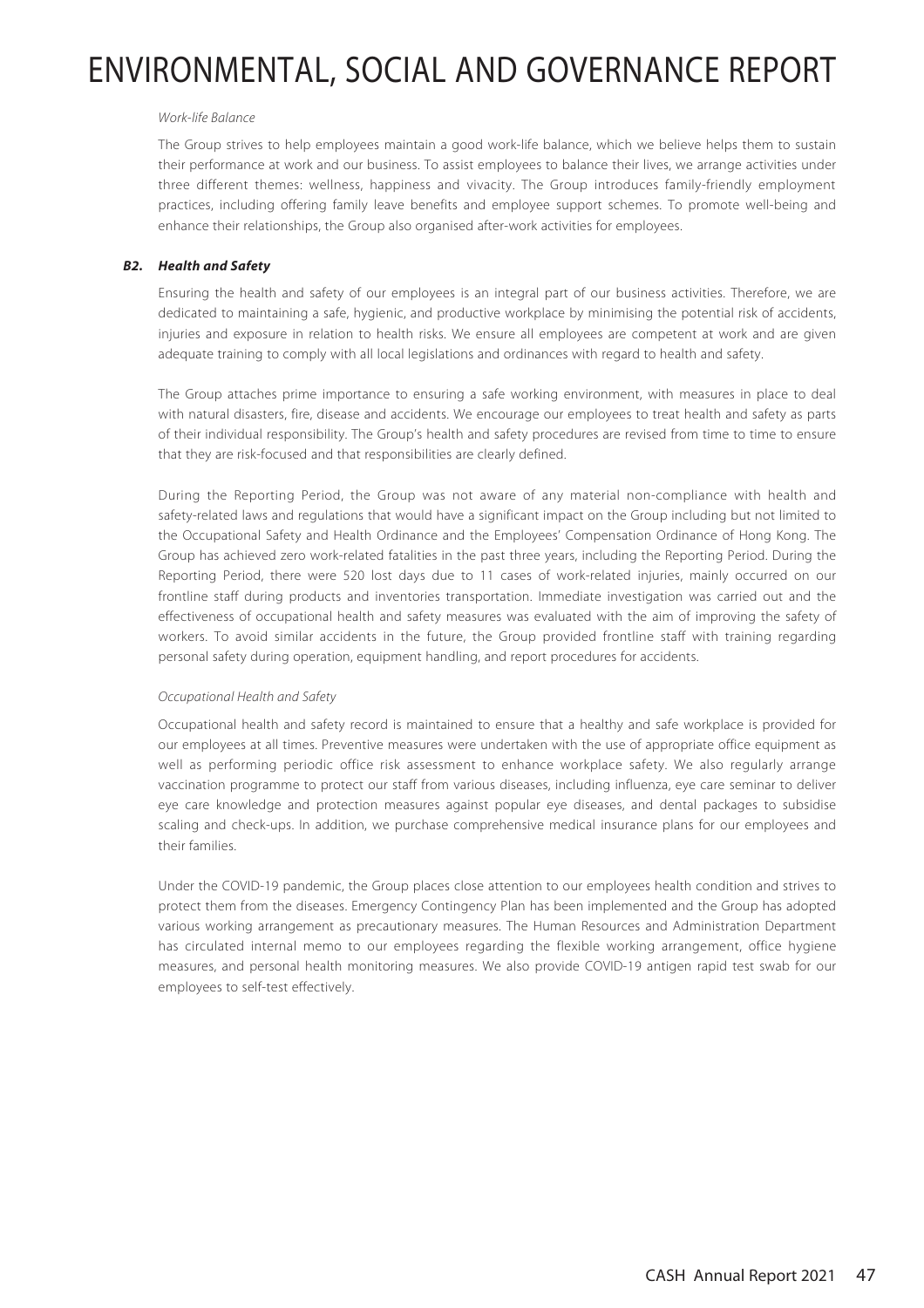### **B3. Development and Training**

We are committed to ensuring that the talents, skills and abilities of our employees are recognised and are utilised to their full capacity. The Group has implemented various training policies and organised a number of training programmes aiming specifically at improving the skills and developing the talents of our employees and generally increasing the competitiveness, productivity and efficiency of the Group.

Our training programmes are developed based on business needs and competencies of employees. We provide tailor-made management training workshops for management-level employees of the Group to enhance communication skills, the ability to face adversity as well as team spirit. During the Reporting Period, we organised numbers of in-house classes including training in areas such as customer service, knowledge on products, operational and selling techniques, career orientation, risk and compliance, graduate development, Continuous Professional Training (CPT) of professional qualifications, and professional license examinations preparation. To improve our frontline performance, we provide language enhancement programmes continuously to help enhance employees' language proficiency and sales culture training to develop a competitive spirit and inspires team spirit among sales teams and support teams.

The Group conducts an initial staff orientation for new employees in order to familiarise them with the Group's history and strategy, corporate culture, quality management measures and rules and regulations. This orientation aims to prepare the new employees for the positions by establishing a sense of belongingness and cooperation; by supplying necessary information that resolves an employee's concerns; and by removing any potential barriers for job effectiveness and continuous learning.

During the Reporting Period, the Group has achieved a total training hour of 8,105.5 hours. The table below shows the employee training data by gender and employee category:

| Percentage of<br>employees | Average<br>training        |  |
|----------------------------|----------------------------|--|
| trained <sup>5</sup>       | hours (hours) <sup>6</sup> |  |
|                            |                            |  |
| 75.46%                     | 11.09                      |  |
| 75.54%                     | 10.69                      |  |
|                            |                            |  |
| 35.00%                     | 20.79                      |  |
| 38.71%                     | 17.50                      |  |
| 77.59%                     | 10.66                      |  |
|                            |                            |  |

Notes:

5. Calculation methodology of percentage of employees trained: number of employees in the specified category who took part in training divided by number of employees in the specified category.

6. Calculation methodology of average training hours: total training hours of employees in the specified category divided by number of employees in the specified category who took part in training.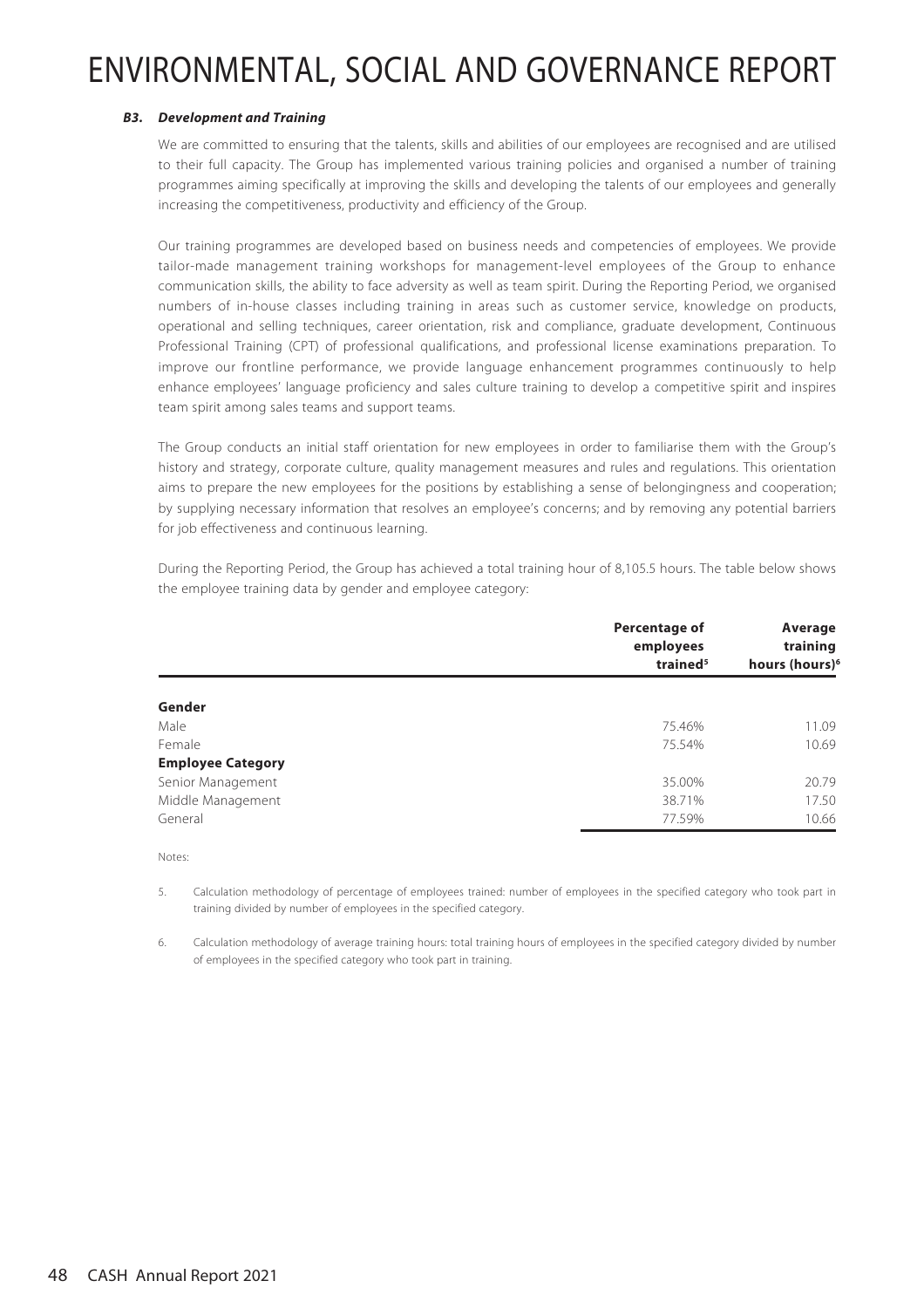### **B4. Labour Standards**

#### Prevention of Child and Forced Labour

The Group prohibits the recruitment of child and forced labour as prescribed by laws and regulations. The Group strictly complies with local laws and shall not provide job opportunities to those who are under the legal working age of respective jurisdictions.

To avoid illegal employment of child labour and underage workers, the Human Resources and Administration Department of the Group is responsible for verifying personal data such as the identification card during the recruitment process. If violation is involved, it will be dealt with according to circumstances. No employee shall be compelled to work against his or her will through force or intimidation of any form or subjected to corporal punishment or coercion of any type related to work. Overtime compensation procedures are set out in the Employee Handbook where overtime compensation leave will be provided to eligible employees when they are required to work overtime.

During the Reporting Period, the Group was not aware of any material non-compliance with child and forced labour-related laws and regulations, that would have a significant impact on the Group including but not limited to the Employment of Children Regulations and the Employment Ordinance of Hong Kong.

### **B5. Supply Chain Management**

The Group is committed to creating a sustainable relationship with our suppliers and consultants through operating in an open and fair manner. Our major suppliers are mainly engaged by Pricerite Home Limited, Pricerite Food Limited, and Pricerite Pet Necessities. During the Reporting Period, the Group has engaged 443 suppliers (2020: 415 suppliers), which breakdown by geographical regions as below:

|                                               | 2021 | 2020     |
|-----------------------------------------------|------|----------|
|                                               |      |          |
| <b>Geographical Regions</b>                   |      |          |
| Hong Kong                                     | 394  | 358      |
| China (excluding Hong Kong, Macau and Taiwan) | 36   | 42       |
| South Korea                                   |      | 5        |
| Japan                                         |      | 3        |
| Taiwan                                        |      | 3        |
| India                                         |      |          |
| Singapore                                     |      |          |
| Thailand                                      |      |          |
| United Kingdom                                |      | $\Omega$ |
| Vietnam                                       |      |          |
| <b>Total number of suppliers</b>              | 443  | 415      |

To ensure that the suppliers meet our requirements in regard to quality, environmental and social standards, we carry out assessment for review, approval and disapproval of suppliers and subcontractors. Prior to making any procurement decisions, we will conduct assessments on suppliers and consultants to avoid environmental and social risks. We maintain a list of approved suppliers and consultants; they may be suspended or removed from the approved list if they fail to fulfil the agreed standards.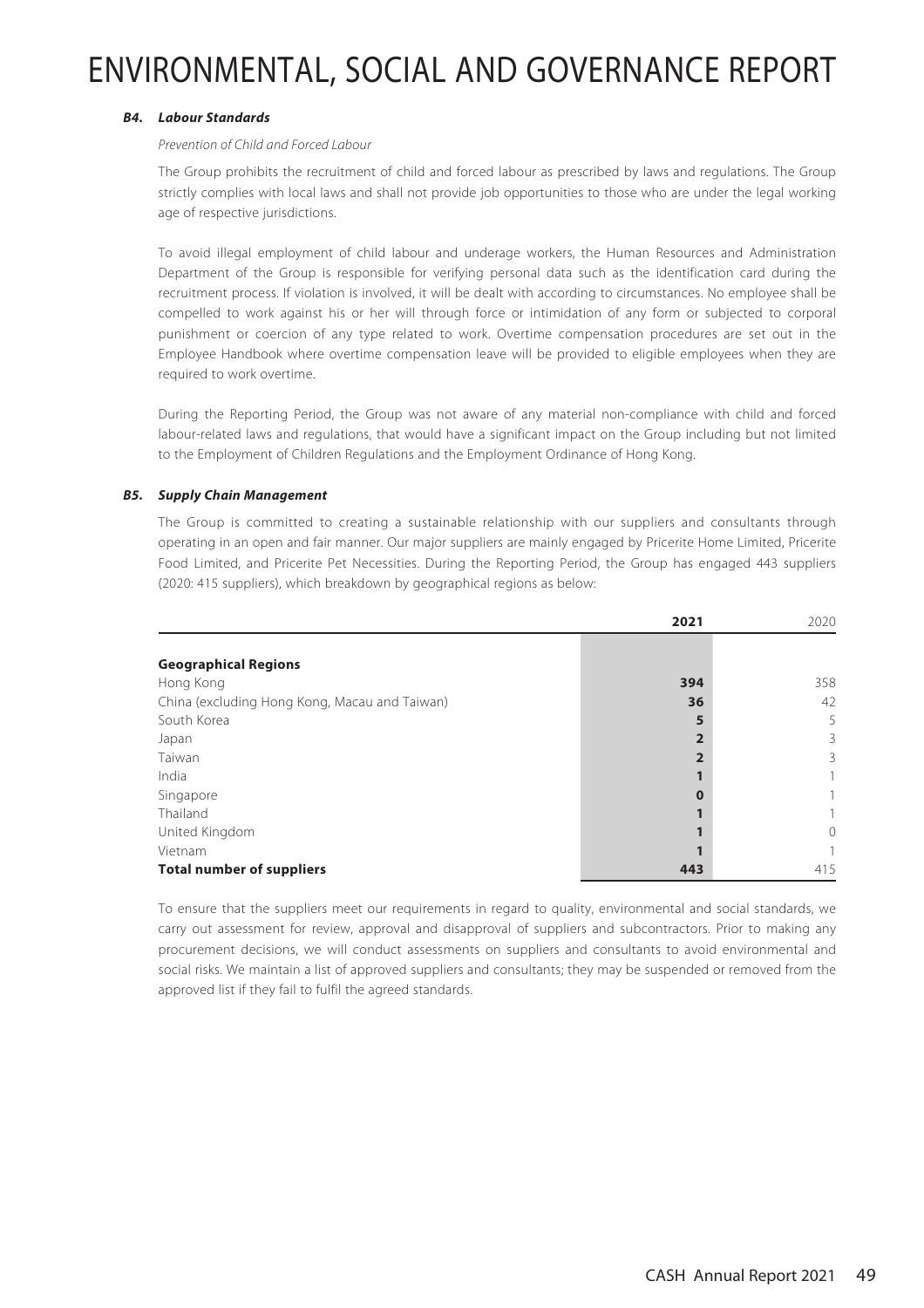#### Green Procurement

To support sustainability, our Green Supply Chain initiative applies strict environmental, social and ethical criteria to the suppliers of our business. We place high demands on suppliers and the Group shall select suppliers with similar standards set by the Group as our prefer suppliers. We have incorporated sustainability considerations into our sourcing and outsourcing practices, requiring suppliers to meet the basic standards. For example, all suppliers are expected to adhere to these basic principles:

- Operating as an equal opportunity employer and recognising the right to collective bargaining as well as minimum and prevailing wages and benefits;
- Maintaining probity and accountability standards;
- Minimising discrimination against small and medium-sized enterprises or local vendors;
- Providing a healthy and safe working environment, not using any forced or child labour, and refraining from harassment or abuse of employees; and
- Supporting sustainable development, acting responsibly with regard to the environment, observing environmental criteria to conserve resources, minimising the negative environmental effects of the production, application and disposal of products, and reducing the use of hazardous products as much as possible.

### **B6. Product Responsibility**

As a total caring organisation, it is our mission to provide our customers with a meaningful experience when utilising our services, therefore the Group understands the importance of expertise for ensuring service quality. Satisfying our clients is our central focus. This principle guides all our activities and applies to all business divisions. The key elements are transparency and high-quality advice, which enable us to improve client satisfaction and achieve customer loyalty in the long term.

During the Reporting Period, the Group was not aware of any material non-compliance with laws and regulations that would have a significant impact on the Group, including but not limited to the Trade Descriptions Ordinance and the Personal Data (Privacy) Ordinance of Hong Kong, concerning health and safety, advertising, labelling and privacy matters relating to products and services and methods of redress.

#### Quality Assurance

In the sales of furniture and household items, the Group strives to achieve the highest standard in terms of quality, safety, and consistency. We have implemented the Product Approval & Pre-Shipment Inspection Policy to regulate the quality assurance procedure regarding our products, covering the New Product Quality Assurance Approval for our electrical appliances, household products, and pet products. Pricerite has received Q-Mark Service Certification from Hong Kong Q-Mark Council since 2006, and TMF has received the certification since 2018. The certification recognises our competency on providing high standards of service to customers.

To safeguard our baseline, we involve an independent Quality Assurance Team in assuring product quality and safety. The team assures the satisfaction of customer expectations by the following means:

- Product development review of new designs, examination of product specifications, analysis of customer expectation conformance;
- Supplier assessment inspection of suppliers' capability in satisfying quality requirements, solving supply problem by establishing communication channels with suppliers;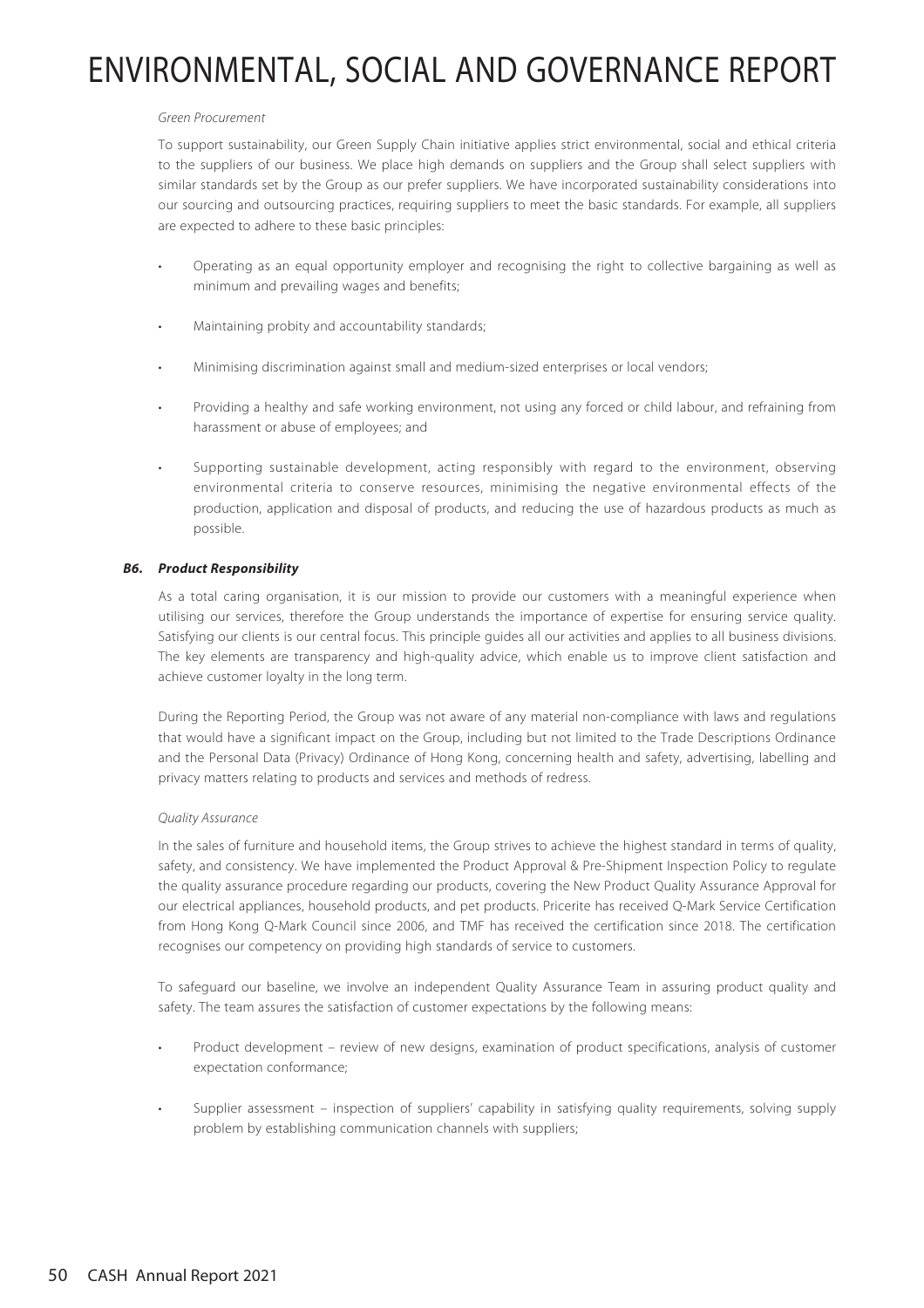- Pre-shipment inspection inspection of functionality and safety of finished goods to ensure conformance to required specifications; and
- Complaint handling review of product defects and mismatches against customer expectation, provision of improvement plans on product quality.

As part of the standard operating procedure, the Group also has in place the Product Recall Procedure to mitigate the distribution and sale of the affected product, so as to protect customer health and safety. With the procedure, we ensure that the removal of affected product from the marketplace as well as the stores is carried out efficiently. After the recall procedure, Improvement Note will be completed by the quality assurance department to analyse the root cause and determine the nature of the problem while corrective action plan is implemented to prevent another recall. During the Reporting Period, the Group did not recall any products for safety and health reasons.

During the Reporting Period, the Group received approximately 310 complaints regarding product issues, such as product defect and missing parts, and approximately 720 complaints regarding delivery and installation services. To conduct immediate investigation, we collected information, including sales transaction, detailed complaints content with photo and video, and acknowledge the customer's case within 3 working days to provide solution that meet customer's need. All follow up action were ensured to be strictly complied with our standard operating procedures and tickets in CRM System were created for record.

The Group considers the customers' feedback as an opportunity to improve our product quality and business operation. After the follow-up actions were taken, the root causes of complaints are analysed and review meetings with stakeholders are conducted. We implement remedy plans such as continuous quality improvement plan (CQI) and scorecard marking scheme. To ensure the effectiveness of our procedures, the Group sets relevant KPIs and reviews standard operating procedure periodically through monthly performance tracking reports, so that prompt adjustment can be made and action plan can be fine-tunes where necessary.

### Customer Services

The Group is committed to providing the highest quality of service to its customers. We aim to customise our solutions based on the unique needs of customers, in delivering sustainable value and fostering long-term relationship with our customers. During advertising, we ensure information and marketing materials are easily understood and provide all relevant information in facilitating the decision making of investors. Our employees are committed to providing professional advice to clients in understanding the characteristics, functions and risks of a financial instrument.

The Group maintains an open and welcoming attitude to feedback and complaints from the Group's customers and guests, as the Group views it as an opportunity to improve its service. Procedures for handling complaints are detailed in the Complaint and Suggestion Handling Policy for the reference of relevant employees. Should the Group receive any complaints, the Group will strive to act immediately to resolve the issue with effective corrective actions.

During the Reporting Period, the Group received approximately 60 complaints regarding customer services. With immediate response to the customers, investigation and interview were conducted by store operation management with the staff concerned. To ensure similar issues will be avoided, relevant staff is provided with intensive training course, while case study and field sharing are conducted by staff training department with frontline staff. The improvement plan regarding the complaints is closely monitored and reviewed by staff training department and operation management team.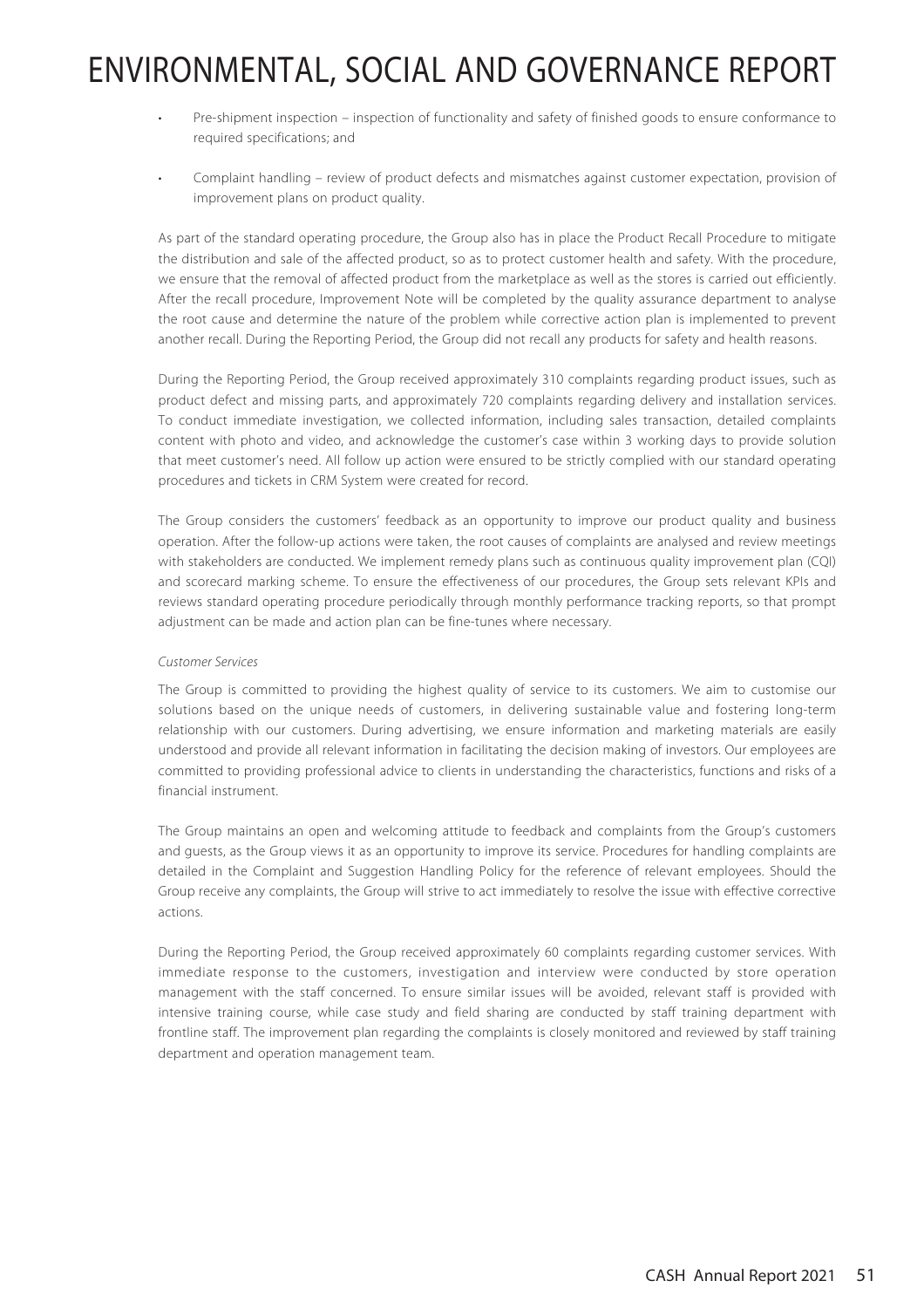#### Handling of Personal Data

The Group strictly adheres to regulatory requirements on data privacy, through fulfilling high security and confidentiality of personal data privacy protection. We are committed to maintaining and protecting personal data.

Internal policy has been established to govern the collection and handling of personal data received from a data subject. Under our data protection principles, a Privacy Policy Statement ("PPS") is acknowledged to enable the public to ascertain the data user's general policies and practices in relation to the collection, holding and use of individual personal data.

Furthermore, in accordance with our data protection principles, a Personal Information Collection Statement ("PICS") is acknowledged whenever there is collection of personally identifiable information from individuals to notify data subjects of certain matters in relation to specific collections of personal information from them. The Group will not use or provide personal data to any person for use in direct marketing unless we have obtained the data subject's consent in writing. Meanwhile, the Group maintains sound safety system and measures to prevent unauthorised use of personal data.

#### Protection of Intellectual Property Rights

Policies and measures regarding the protection of intellectual property rights are in place. For any infringement of the Group's intellectual property rights, the Group will urge infringers to cease such action. The legal department of the Group shall take further action should infringement continue.

### **B7. Anti-corruption**

The Group strives to promote and maintain the highest standards of honesty, integrity and fairness. All of our staff must ensure that the Group's reputation is not tarnished by dishonesty, disloyalty or corruption. Policies on the aforementioned matters are clearly stated within the Employee Handbook.

During the Reporting Period, the Group was not aware of any material non-compliance with the relevant laws and regulations of bribery, extortion, fraud and money laundering, including but not limited to the Prevention of Bribery Ordinance of Hong Kong that would have a significant impact on the Group. During the Reporting Period, there were no concluded legal cases regarding any forms of fraud brought against the Group or its employees.

### Whistle-blowing channels

The Group maintains a Whistle-blowing policy to encourage employees to report any suspected misconduct contrary to our ethical belief in confidence without the fear of recrimination. Procedures are established for employees to raise complaints directly to the Compliance Department, which will evaluate the complaint and determine whether an investigation is appropriate. Compliance Department coordinates with relevant departments for investigation where necessary and recommendations on improvements are communicated to the respective management for implementation. Audit procedures, investigation results and subsequent follow-up actions taken are reported to the Audit Committee on an annual basis.

### Anti-corruption Training

Training related to anti-corruption are rendered to our management and employees to boost their awareness on the prevention of any kind of unethical behaviour such as bribery, extortion, fraud and money laundering. During the Reporting Period, 8 directors of the Group attended training on ethics legacy, while all employees attended training on Prevention of Bribery Ordinance for a total of 18 training sessions with 523 hours. Training for employees was carried out virtually for the sake of our employees' health and safety.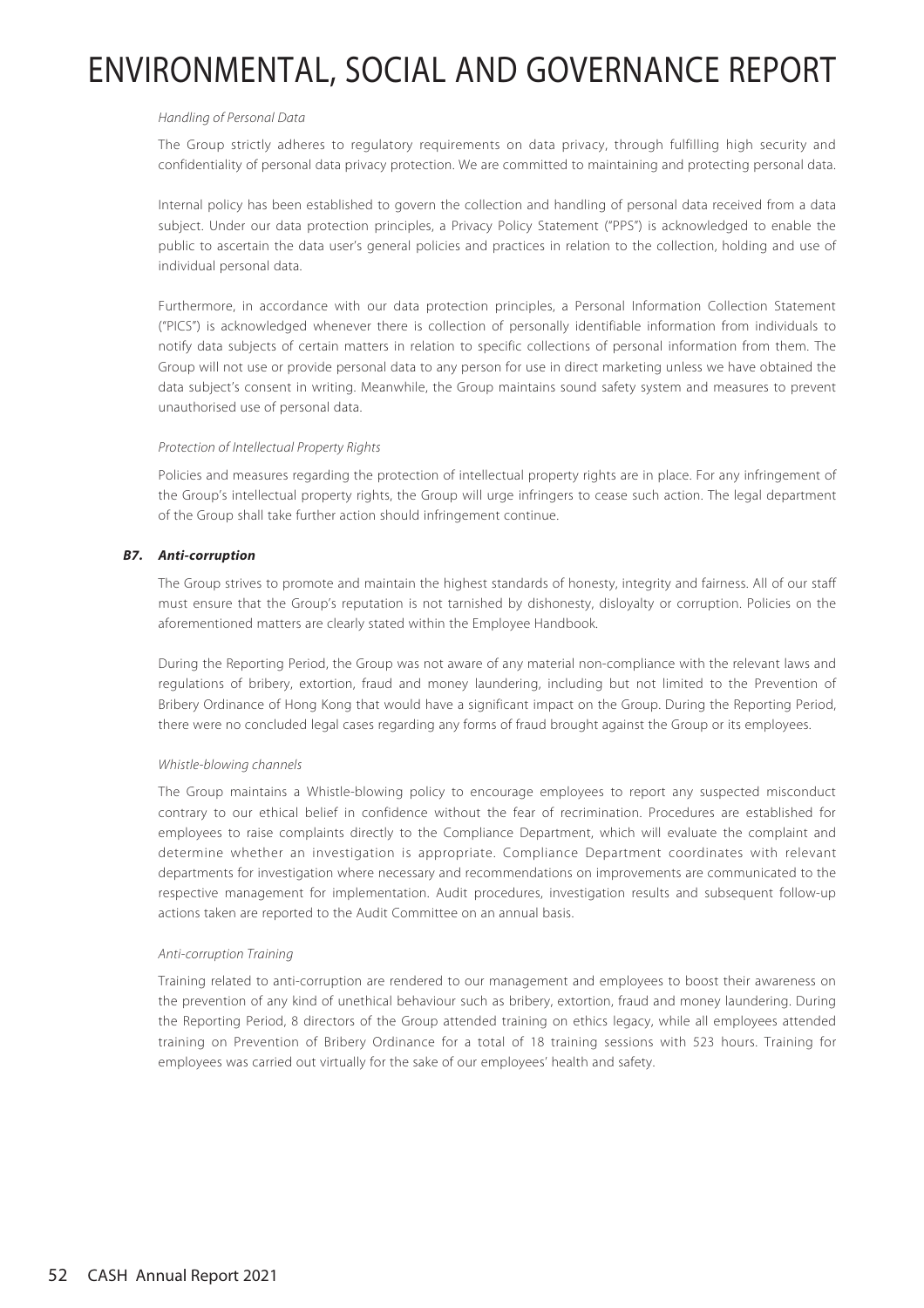### **B8. Community Investment**

Adhering to the core value of "Total Caring", the Group has been caring for different sectors and groups in the society for many years. We and our employees are dedicated to working hand-in-hand with the local communities in a variety of initiatives ranging from job creation to youth education and disaster reliefs.

The Group gained the ESG Care Prize at the InnoESG Prize 2021 from UNESCO HK Glocal Peace Centre and SocietyNext Foundation in recognition of the Group's contribution to the sustainability of the society.

### "Total Caring" During the Pandemic

During the COVID-19 pandemic, the Group continues to join hands with Hong Kong people in hard times and encourage all citizens to fight the virus together.

- Lunar New Year symbolises new beginning and luck in Chinese traditional culture. Unfortunately, the society has to celebrate the Chinese New Year in 2021 under the COVID-19 pandemic, where the Lunar New Year Eve Fair was canceled for the sake of public health. As a result, the florists were suffered from significant loss. To offer support, Pricerite communicated with the local florists proactively and organised online and offline flower market. With effectively promotion, the flower market lowered their burden successfully and was appreciated by the florists.
- In January 2021, in view of the serious outbreak, Pricerite offered discount on hygiene products such as surgical masks and sanitisers lower than the cost value. The Group aims to let all citizens to afford high quality hygiene products, so as to encourage the city to fight the virus together.
- The Group believes that we can contribute to both public health and sustainability at the same time. In January 2021, the Group collaborated with b-Mola, an air purifier brand with innovative NCCO technology, to organise a trade in campaign. Customers could return their used air purifier at Pricerite stores and purchase the latest model with significant discount. Used air purifiers were collected and sent to b-Mola where they were examined, repaired, and renewed before distributed to different charities and needy.
- The Group is committed to taking care of people with different needs in the society. In February 2021, Pricerite organised a donation campaign of the I-SEE Mask, the masks designed by Caring For Children Foundation (CFCF) and Skypro Medical Supplies that have a transparent section over the mouth for the hearing impaired to read lips. Through this campaign, we encouraged our customers to participate in charity with us.
- In April 2021, to support the school reopening and recovery, Pricerite distributed 10 thousand bottles of sanitiser to students and offered discount on hygiene products, aiming to safeguard the children's health.
- To echo with the "Early Vaccination for All" campaign launched by the government, Pricerite offered free membership upgrade to VIP for vaccinated customers in June 2021.
- In September 2021, Pricerite donated over 1,000 photocatalyst masks with Mr Chan Yik Hei to Hong Kong New Generation Cultural Association, which were distributed to students participated in different scientific competitions. The photocatalyst mask, invented by Mr Chan who was recognised as "Son of the Star", is the result of local scientific research and a solution to waste problem created by the large number of disposable masks. The aim of the donation was to share the achievement of Hong Kong scientific research with students as well as supporting talent development.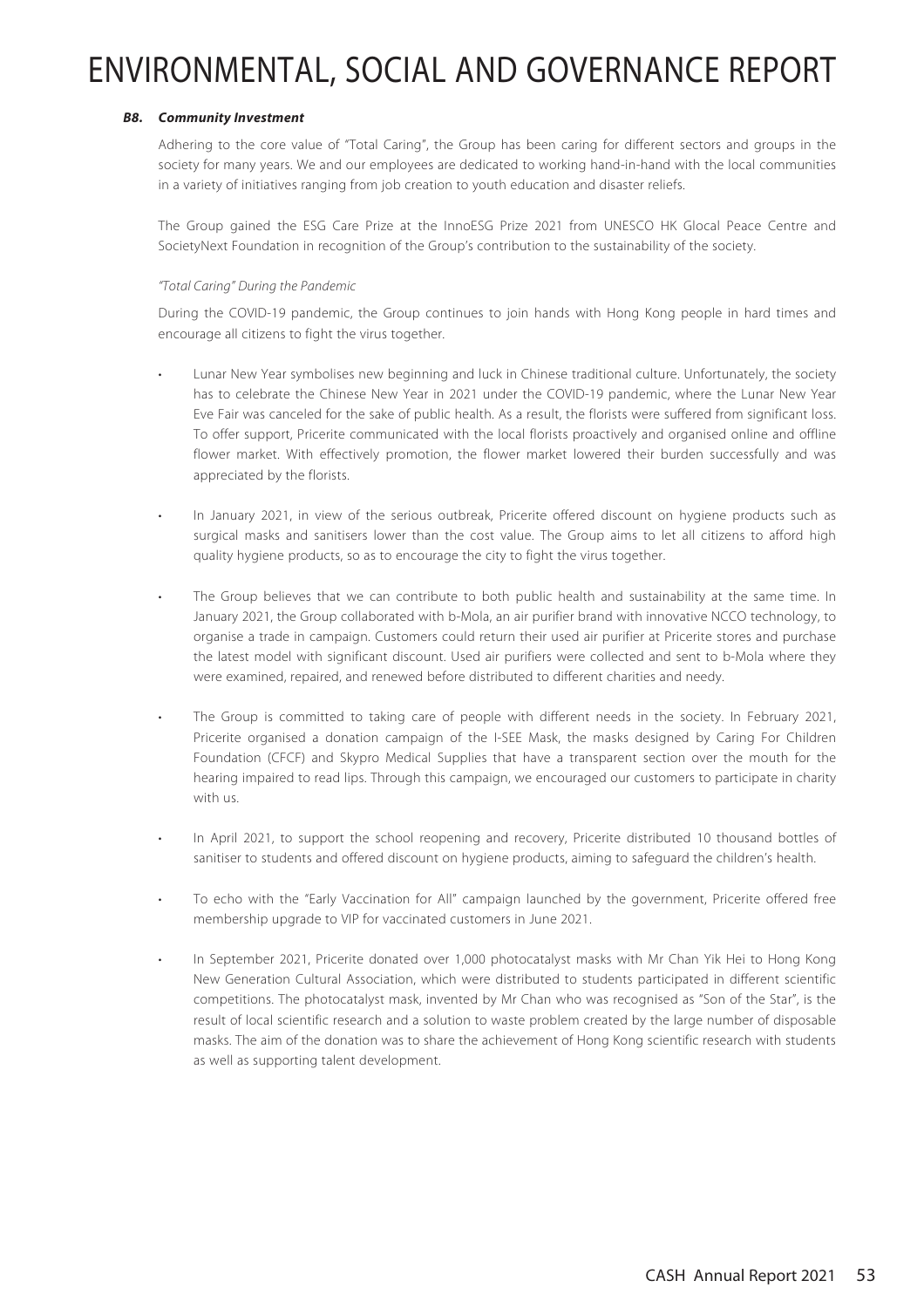#### Community Engagement

The Group believes that contributing to society is the due responsibility of every local organisation. Every year the Group contributes to a variety of causes in Hong Kong. Apart from taking care of the needy due to pandemic, the Group also contributed to the community and engaged in every activities, big and small, during the Reporting Period.

- To help the needy in the community and protect the environment, Pricerite became the partner of Food Resources Recycling Centre in Feb 2021. The Company donates still edible food to the Centre regularly for the socially vulnerable groups and also minimises the wastage of food.
- As a tailor made furniture brand, TMF provides customised space management products and services including multifunctional furniture for kids. In July 2021, collaborating with Make-A-Wish Hong Kong, TMF made donation for children upon each order on kids' furniture. In addition, our space management team designed a multifunctional cabinet for the families with disabled children, whose apartment had limited spaces. With the team's customised solution, the cabinet with hidden dining table has not only provided effective storage, but also allowed larger area to lower the risk of children getting injured while creating an aesthetic living environment.
- In August 2021, the city was cheering for the athletes participated in the 32nd Summer Olympics held in Tokyo, which was the most successful Games ever for Hong Kong as the athletes have taken home six medals. In the light of our unity, Pricerite Group offered Hong Kong Olympic Medalists household furniture products and services for free and CASH Wealth Management Limited, a subsidiary of the Group, gave each Hong Kong award-winning athlete a cash wealth management plan of HK\$100,000 to show our appreciation and encouragement.
- Our future lies in the hands of the next generation, therefore the Group is dedicated to promoting education. In September 2021, Pricerite sponsored HK\$3,500 gift vouchers and CFSG sponsored insurance schemes and securities services discount for CUHK Entrepreneur Day held by CUHK Alumni Torch Fund to support entrepreneur development.
- The Group embraces diversity and respect individual needs. To support breastfeeding friendly premises, Pricerite set up "breastfeeding area" in our store so as to promote the campaign#SayYesToBreastfeeding. Our effort was recognised by UNICEF and the Department of Health with a Blue Label certificate presented to Pricerite Home Limited.
- In support of environmental protection, the Group promoted donation to World Wide Fund for Nature (WWF) for ocean biodiversity to employees in August 2021.
- Caring about the living environment of Hong Kong families, Pricerite and TMF donated furniture to a family living in a subdivided flat in November 2021 to improve their living environment.

On behalf of the Board **Dr Bankee P. Kwan, JP** Chairman & CEO

Hong Kong, 25 March 2022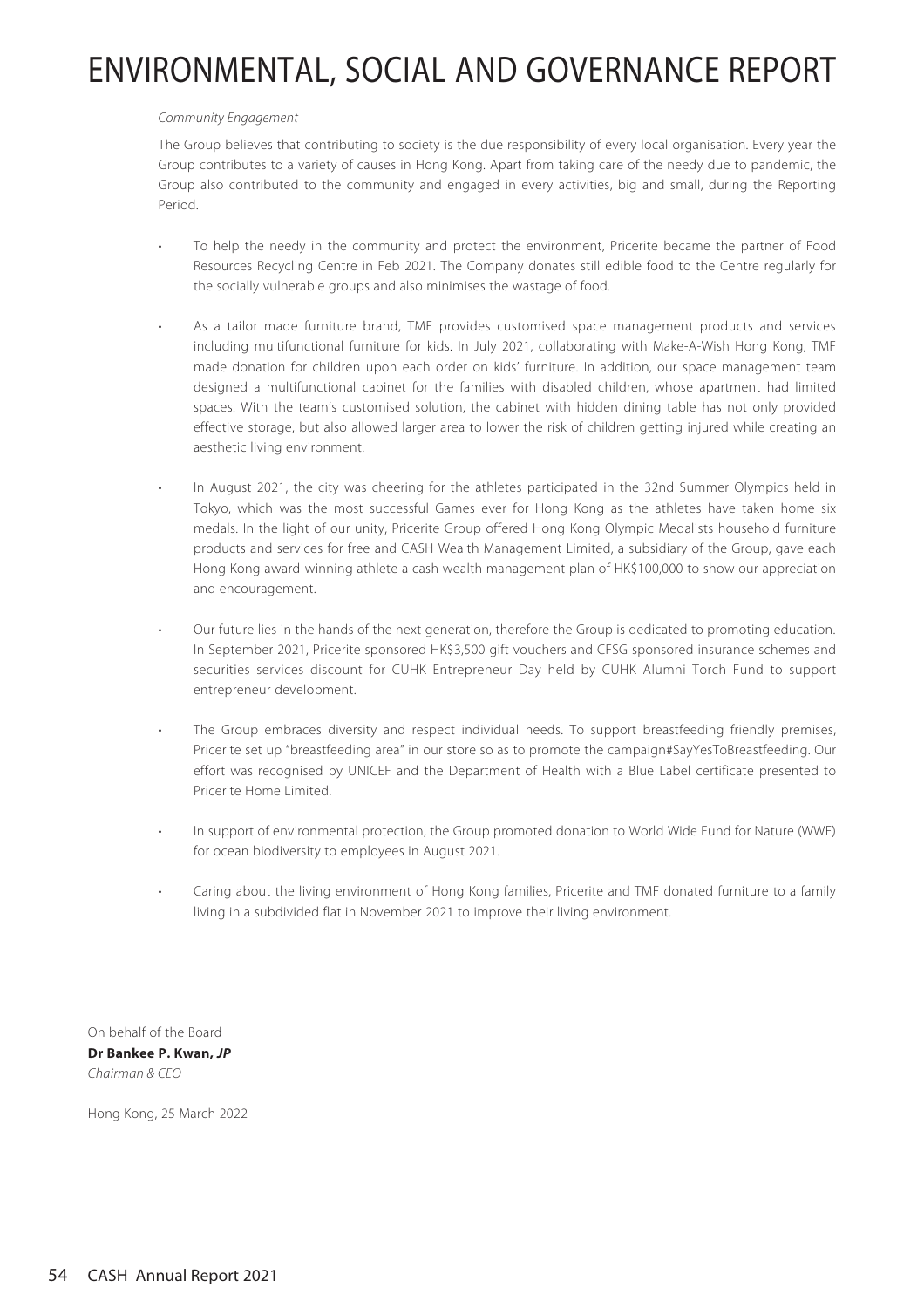## THE ESG REPORTING GUIDE CONTENT INDEX OF THE STOCK EXCHANGE OF HONG KONG LIMITED

| <b>Subject Areas,</b>              |                                                                                                                                                                                 |                              |
|------------------------------------|---------------------------------------------------------------------------------------------------------------------------------------------------------------------------------|------------------------------|
| <b>Aspects, General</b>            |                                                                                                                                                                                 |                              |
| <b>Disclosures and</b>             |                                                                                                                                                                                 |                              |
| <b>KPIs</b>                        | <b>Description</b>                                                                                                                                                              | <b>Section/Declaration</b>   |
|                                    |                                                                                                                                                                                 |                              |
| <b>Aspect A1: Emissions</b>        |                                                                                                                                                                                 |                              |
| General                            | Information on:                                                                                                                                                                 | Emissions                    |
| Disclosure                         | (a) the policies; and                                                                                                                                                           |                              |
|                                    | (b) compliance with relevant laws and regulations that have a<br>significant impact on the issuer                                                                               |                              |
|                                    | relating to air and greenhouse gas emissions, discharges into water and                                                                                                         |                              |
|                                    | land, and generation of hazardous and non-hazardous waste.                                                                                                                      |                              |
| <b>KPI A1.1</b>                    | The types of emissions and respective emissions data.                                                                                                                           | Emissions                    |
| <b>KPI A1.2</b>                    | Direct (Scope 1) and energy indirect (Scope 2) greenhouse gas<br>emissions (in tonnes) and, where appropriate, intensity (e.g. per unit of<br>production volume, per facility). | Emissions                    |
| <b>KPI A1.3</b>                    | Total hazardous waste produced (in tonnes) and intensity.                                                                                                                       | Emissions                    |
|                                    |                                                                                                                                                                                 | (Not applicable – Explained) |
| <b>KPI A1.4</b>                    | Total non-hazardous waste produced (in tonnes) and intensity.                                                                                                                   | Emissions                    |
| <b>KPI A1.5</b>                    | Description of emission target(s) set and steps taken to achieve them.                                                                                                          | <b>Emissions</b>             |
| <b>KPI A1.6</b>                    | Description of how hazardous and non-hazardous wastes are handled,                                                                                                              | Emissions                    |
|                                    | and a description of reduction target(s) set and steps taken to achieve<br>them.                                                                                                |                              |
| <b>Aspect A2: Use of Resources</b> |                                                                                                                                                                                 |                              |
| General                            | Policies on the efficient use of resources, including energy, water and                                                                                                         | Use of Resources             |
| Disclosure                         | other raw materials.                                                                                                                                                            |                              |
| <b>KPI A2.1</b>                    | Direct and/or indirect energy consumption by type in total and<br>intensity.                                                                                                    | Use of Resources             |
| <b>KPI A2.2</b>                    | Water consumption in total and intensity.                                                                                                                                       | Use of Resources             |
| <b>KPI A2.3</b>                    | Description of energy use efficiency target(s) set and steps taken to<br>achieve them.                                                                                          | Use of Resources             |
| <b>KPI A2.4</b>                    | Description of whether there is any issue in sourcing water that is fit for<br>purpose, water efficiency target(s) set and steps taken to achieve them.                         | Use of Resources             |
| <b>KPI A2.5</b>                    | Total packaging material used for finished products (in tonnes) and<br>with reference to per unit produced.                                                                     | Use of Resources             |
|                                    | <b>Aspect A3: The Environment and Natural Resources</b>                                                                                                                         |                              |
| General                            | Policies on minimising the issuer's significant impact on the                                                                                                                   | The Environment and          |
| Disclosure                         | environment and natural resources.                                                                                                                                              | Natural Resources            |
| <b>KPI A3.1</b>                    | Description of the significant impacts of activities on the environment                                                                                                         | The Environment and          |
|                                    | and natural resources and the actions taken to manage them.                                                                                                                     | Natural Resources            |
| <b>Aspect A4: Climate Change</b>   |                                                                                                                                                                                 |                              |
| General                            | Policies on identification and mitigation of significant climate-related                                                                                                        | Climate Change               |
| Disclosure                         | issues which have impacted, and those which may impact, the issuer.                                                                                                             |                              |
| <b>KPI A4.1</b>                    | Description of the significant climate-related issues which have                                                                                                                | Climate Change               |
|                                    | impacted, and those which may impact, the issuer, and the actions<br>taken to manage them.                                                                                      |                              |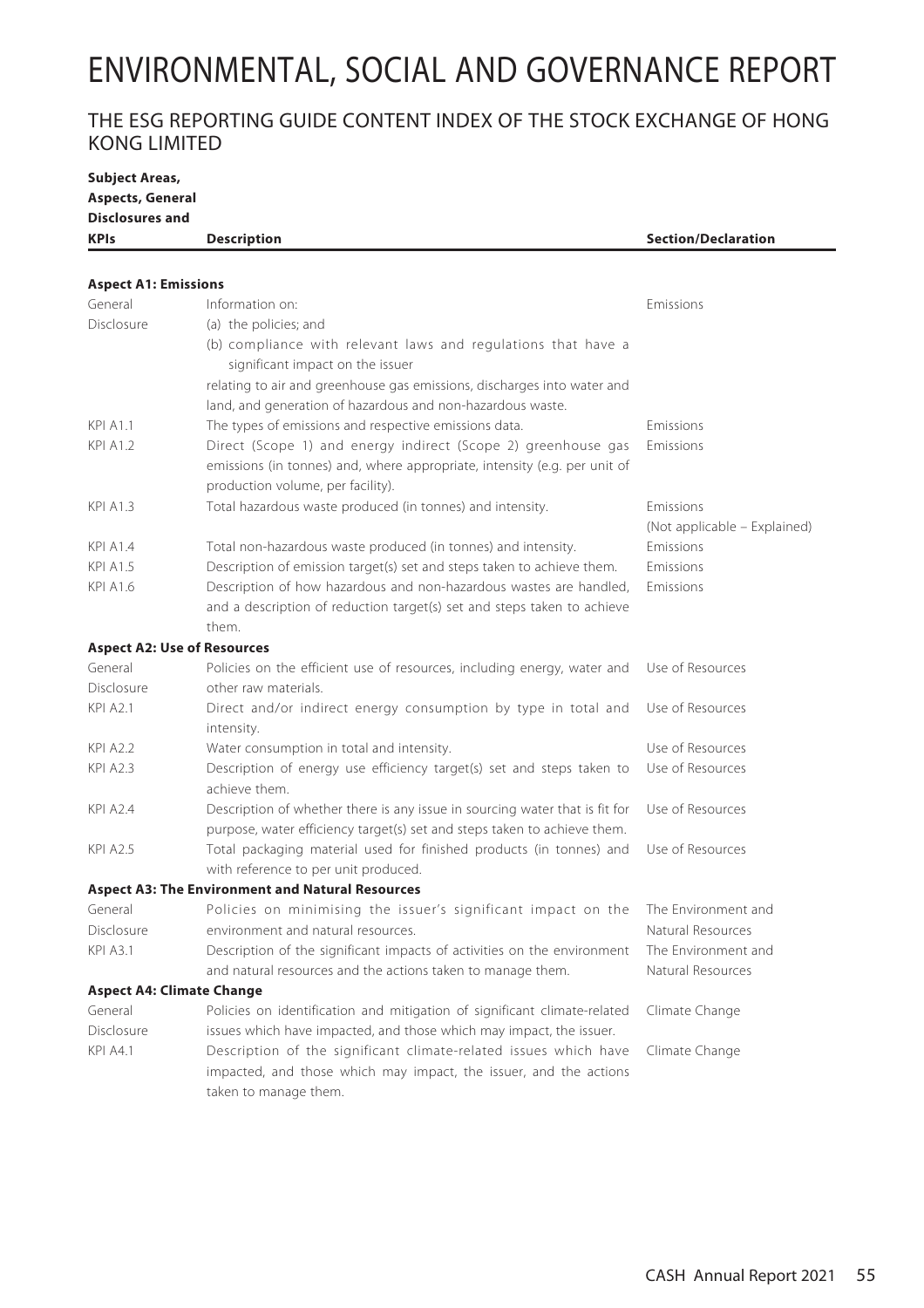**Aspects, General Disclosures and KPIs Description Section/Declaration Aspect B1: Employment** General Disclosure Information on: (a) the policies; and (b) compliance with relevant laws and regulations that have a significant impact on the issuer relating to compensation and dismissal, recruitment and promotion, working hours, rest periods, equal opportunity, diversity, anti-discrimination, and other benefits and welfare. Employment KPI B1.1 Total workforce by gender, employment type (for example, full- or part-time), age group and geographical region. Employment KPI B1.2 Employee turnover rate by gender, age group and geographical region. Employment **Aspect B2: Health and Safety** General Disclosure Information on: (a) the policies; and (b) compliance with relevant laws and regulations that have a significant impact on the issuer relating to providing a safe working environment and protecting employees from occupational hazards. Health and Safety KPI B2.1 Number and rate of work-related fatalities occurred in each of the past three years including the reporting year. Health and Safety KPI B2.2 Lost days due to work injury. Lost the state of the Health and Safety KPI B2.3 Description of occupational health and safety measures adopted, how they are implemented and monitored. Health and Safety **Aspect B3: Development and Training** General Disclosure Policies on improving employees' knowledge and skills for discharging duties at work. Description of training activities. Development and Training KPI B3.1 The percentage of employees trained by gender and employee category (e.g. senior management, middle management). Development and Training KPI B3.2 The average training hours completed per employee by gender and employee category. Development and Training **Aspect B4: Labour Standards** General Disclosure Information on: (a) the policies; and (b) compliance with relevant laws and regulations that have a significant impact on the issuer relating to preventing child and forced labour. Labour Standards KPI B4.1 Description of measures to review employment practices to avoid child and forced labour. Labour Standards KPI B4.2 Description of steps taken to eliminate such practices when discovered. Labour Standards **Aspect B5: Supply Chain Management** General Disclosure Policies on managing environmental and social risks of the supply chain. Supply Chain Management KPI B5.1 Number of suppliers by geographical region. Supply Chain Management KPI B5.2 Description of practices relating to engaging suppliers, number of suppliers where the practices are being implemented, and how they are implemented and monitored. Supply Chain Management KPI B5.3 Description of practices used to identify environmental and social risks along the supply chain, and how they are implemented and monitored. Supply Chain Management KPI B5.4 Description of practices used to promote environmentally preferable products and services when selecting suppliers, and how they are implemented and monitored. Supply Chain Management

**Subject Areas,**